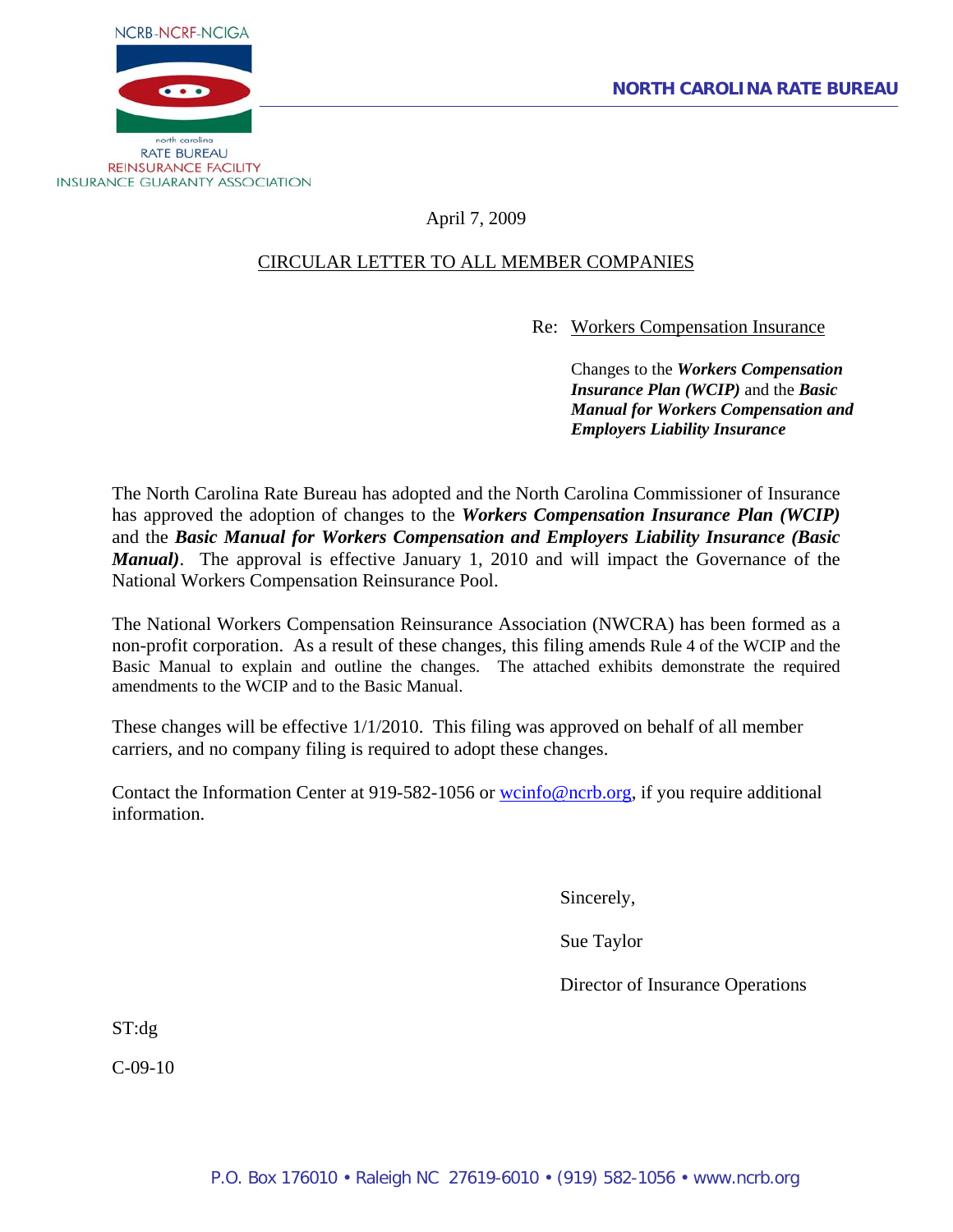### **NORTH CAROLINA WORKERS COMPENSATION INSURANCE PLAN**

Pursuant to North Carolina General Statute 58-36-1 there is hereby established a North Carolina Workers Compensation Insurance Plan ("Plan" or "WCIP") which provides for the equitable apportionment of employers who are in good faith entitled to workers compensation insurance as defined herein, but who are unable to procure such insurance in a regular manner. This Plan, and any future modification, is subject to the approval of the North Carolina Commissioner of Insurance (Commissioner).

### **SECTION I WCIP DEFINITIONS**

#### **Affiliated Insurer**

An insurer that directly, or indirectly through one (1) or more intermediaries, controls, or is controlled by, or is under common control with, another insurer specified. The term "control" means possession, direct or indirect, of the power to direct or cause the direction of the management and policies of an insurer, whether through the ownership of voting securities, by contract, or otherwise. Control shall be deemed to exist if any person or business enterprise, directly or indirectly, owns, controls, holds with the power to vote, or holds proxies representing ten (10) percent or more of the voting securities of any other insurer.

#### **Agent**

A fire and casualty agent properly licensed in the State of North Carolina whose privileges under the Plan have not been suspended or revoked; provided, however, that such agent shall, for purposes of this Plan, be considered to be acting on behalf of the insured or employer applying under this Plan and not as an agent of the Plan Administrator or of any assigned carrier for Plan business.

#### **Application**

The application currently used in the residual market is the form currently approved for use in applying for Workers Compensation insurance written under the plan.

#### **Application Submission Methods**

The methods approved by the plan administrator, in which eligible producers may submit completed applications which methods are as follows:

- 1. Online Through WWW.NCRB.ORG and the ManageAR System
- 2. Mail The U. S. Postal Service or private overnight delivery service
- 3. Hand delivery To the North Carolina Rate Bureau at its offices on week days, excluding holidays, between the hours of 8:30 a.m. and 5:00 p.m. local time.

#### **Assigned Carrier**

The insurer that has been assigned to provide coverage to an employer who has applied for workers compensation insurance pursuant to the Plan. An assigned carrier can either be a servicing or a direct assignment carrier.

#### **Association Bylaws** *or* **Bylaws**

The Bylaws of the National Workers Compensation Reinsurance Association NFP (NWCRA), whose member insurers participate in the Reinsurance Agreement(s) authorized under this Plan to provide reinsurance to the servicing carriers on employers assigned to them under this Plan. The Bylaws are the agreement subscribed to by insurers selecting Option 2 – Subscription to the Association Bylaws as their means of satisfying their participation in the Plan. The Bylaws are attached hereto and by this reference are incorporated into and made part of this Plan to the extent that the Association Bylaws are not inconsistent with this Plan and applicable North Carolina law.

#### **Board of Directors**

The Board of Directors for the National Workers Compensation Reinsurance Association NFP.

#### **Direct Assignment Carrier**

An insurer, other than a servicing carrier, that has elected and been authorized by the Plan Administrator to receive direct assignments under Option 1 of the Participation section of this Plan.

#### **Employer**

Any business organization or enterprise that is required by statute or elects to maintain workers compensation insurance in this State. The term shall include any business organizations or enterprises that are affiliated as a result of common management or ownership.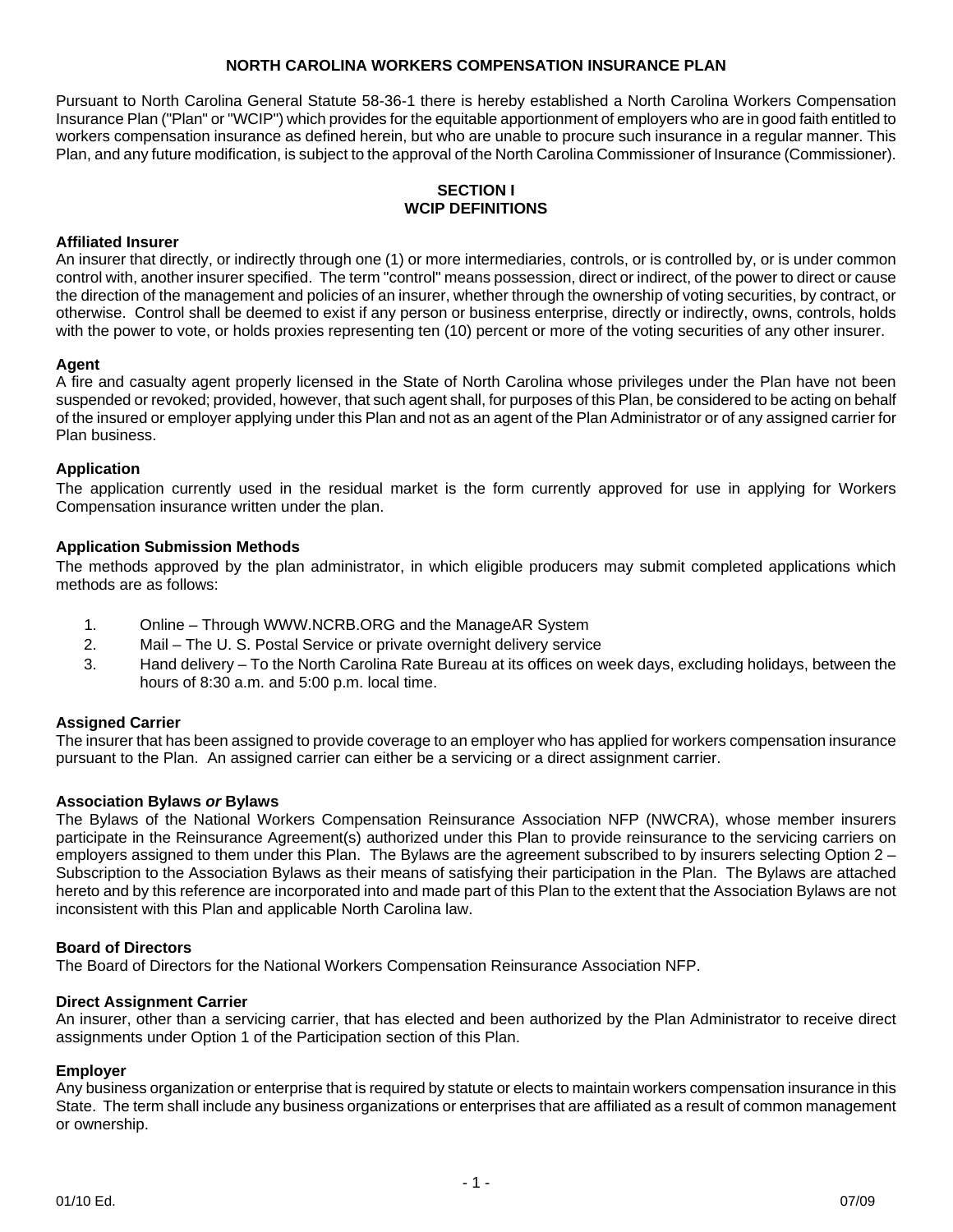### **Net Premiums Written**

The gross direct premiums charged less all premiums (except dividends and savings refunded under participating policies) returned to insureds for all Workers Compensation and Occupational Disease Insurance, exclusive of premiums for (i) employers subject to this Plan, (ii) employers written under the National Defense Projects Rating Plan and (iii) excess policies.

### **North Carolina Rate Bureau** *or* **NCRB**

The statutory rating organization authorized in this State to make and file loss costs, residual market rates, rating values, policy and endorsement forms, classifications, and rating plans for workers compensation insurance.

#### **Plan Administrator**

The North Carolina Rate Bureau, the organization which has been designated to administer the affairs of this Plan.

#### **Premium in Dispute**

A workers compensation insurance premium obligation over which a bona fide dispute exists and for which the employer or its representative has provided:

- 1. written notice to the insurer or the assigned carrier detailing the specific areas of dispute;
- 2. an estimate of the premium the employer believes to be correct, with an explanation of the premium calculation;
- 3. payment of the undisputed portion of the premium; and
- 4. a written report to the Plan Administrator which includes all documentation relevant to the dispute, describes the attempts to reconcile the differences and requests review and appropriate action to resolve the areas of dispute.

#### **Producer**

A licensed North Carolina agent, broker, producer, or insurance representative, as defined in the state insurance code, whose privileges under this Plan have not been suspended or revoked, designated by the employer or applicant applying under the Plan to secure and maintain workers compensation and employers liability insurance on behalf of the employer. For purposes of this Plan, the producer is considered to be acting on behalf of the insured or employer applying for coverage under this Plan and not as an agent of the Plan Administrator or of any assigned carrier for Plan business.

#### **Reinsurance Agreement**

A contractual arrangement among Association members providing a quota share reinsurance facility for workers compensation insurance in a number of states and for which administrative services are provided by the National Council on Compensation Insurance, Inc. in its capacity as Administrator as designated under the Association Bylaws.

### **Servicing Carrier**

An insurer, other than a direct assignment carrier, authorized to receive Plan assignments and provide coverage to eligible employers on behalf of those participating companies subscribing to the Association Bylaws incorporated as part of the Plan in this State.

#### **Undisputed Premium**

A workers compensation insurance premium obligation that is not the subject of a bona fide dispute.

#### **Workers Compensation Insurance**

- 1. Statutory workers compensation and occupational disease liability insurance, including insurance for liability under the Longshore and Harbor Workers' Compensation Act, as amended, and the Federal Coal Mine Health and Safety Act of 1969, as amended;
- 2. Employers liability insurance written in connection with a workers compensation policy; and
- 3. Such other coverages as determined by the Plan Administrator and approved by the Commissioner.

### **SECTION II RULES FOR ELIGIBILITY AND ASSIGNMENT**

North Carolina General Statute 58-36-1(5) requires, in part, that as a prerequisite to the transaction of workers compensation insurance in the State of North Carolina, each carrier shall file written authority with the North Carolina Rate Bureau permitting the Bureau to assign to it employers which are in good faith entitled to workers compensation insurance as defined herein, but who are unable to procure such insurance in the regular manner. The following rules, which have been adopted by the North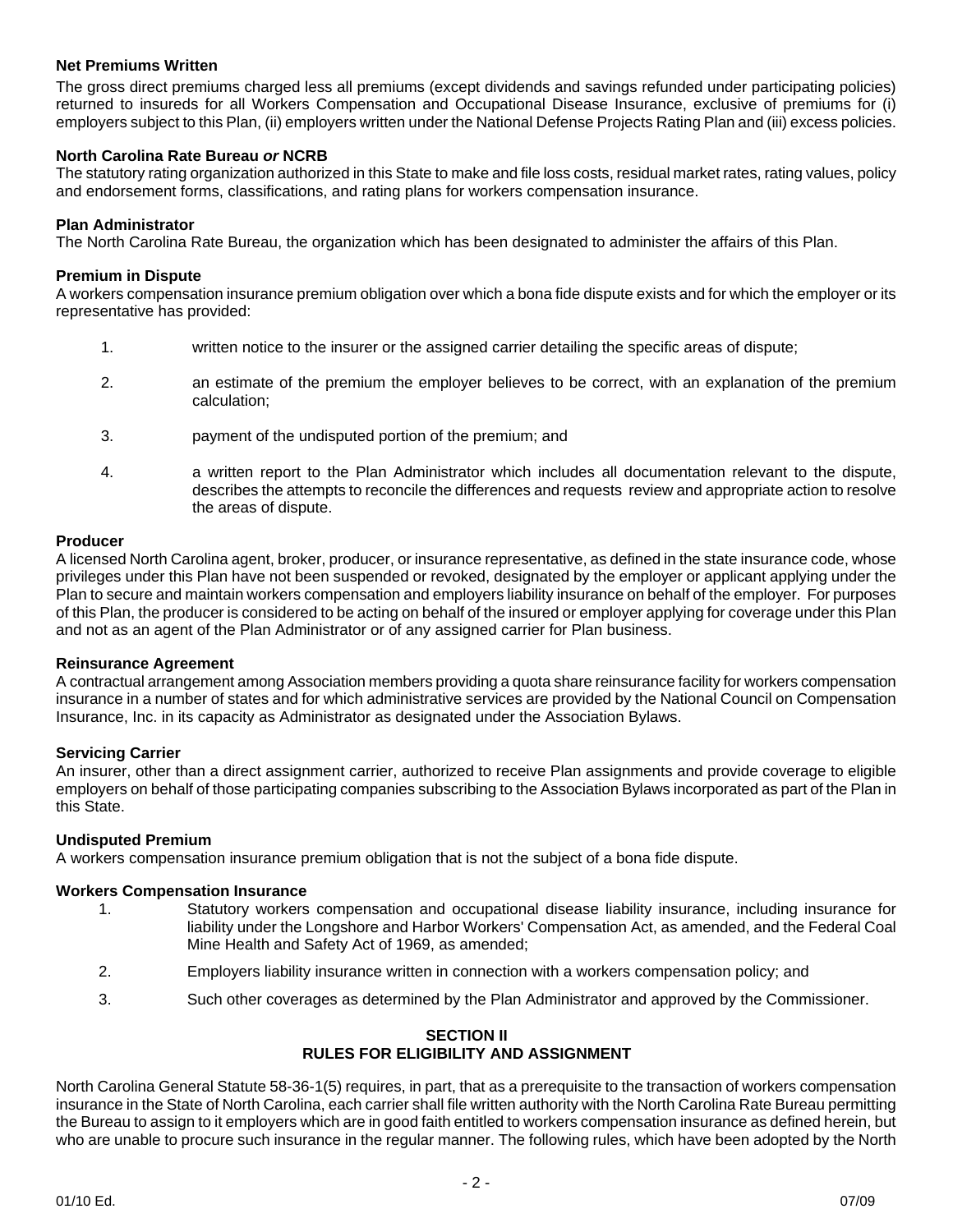Carolina Rate Bureau and approved by the Commissioner of Insurance, shall cover the assignment and the insuring of such employers as provided by the law mentioned above. Any dispute arising hereunder shall be subject to the dispute resolution procedures provided in this Plan.

### **1. Good Faith Entitlement**

This Plan shall apply only to employers that in good faith are entitled to workers compensation insurance under the North Carolina Workers Compensation Law.

Good faith will be presumed in the absence of clear and convincing evidence to the contrary. An employer is not in good faith entitled to insurance, and the insurance may be refused or cancelled, if any of the following circumstances exist, at the time of application or thereafter, or other evidence exists that such employer is not in good faith entitled to insurance:

- a. At the time of application, a self-insured employer is aware of and fails to disclose pending bankruptcy proceedings, insolvency or cessation of operations involving the employer.
- b. At the time of application, a self-insured employer is aware, or with the exercise of reasonable diligence should be aware, of prior conditions, exposures, claims or any other information which make it likely that a significant number of occupational disease or cumulative injury claims will arise from exposure incurred while the employer was self-insured and the employer fails to disclose such prior conditions, exposures, claims or other information.
- c. The employer, while insurance is in force, knowingly refuses to meet reasonable health, safety or loss control requirements; does not allow reasonable access to the insurer for audit or inspection; or does not comply with any other policy or Plan obligations and conditions.
- d. The employer has an outstanding workers compensation insurance premium obligation or other monetary obligation, on either previous insurance or while a member of a licensed group self-insurance association, that is not subject to a bona fide dispute.
- e. The employer, or its representative and/or the agent/producer knowingly fails to comply with Plan procedures; or knowingly makes a material misrepresentation on the application by omission or otherwise, including but not limited to the following: estimated payroll, nature of business, name or ownership of business, previous insurance history or an outstanding premium obligation.

#### **2. Employer Certification**

An employer shall not be considered as subject to this Plan unless such employer has been certified to be difficult to place by a fire and casualty insurance agent licensed in North Carolina and such agent so certified in the prescribed application form.

#### **3. Application Requirements**

A standard application form for insurance under this Plan must be completed by or on behalf of the employer. The application shall require:

- a. Complete underwriting information and reasonable payroll estimates.
- b. A statement that the employer will maintain a complete record of its payroll transactions in such form as the assigned carrier may reasonably require and that such record will be available to the assigned carrier at a designated place during the policy period and for one (1) year after.
- c. A statement that the employer will comply with all reasonable recommendations of the assigned carrier relating to the welfare, health and safety of employees.
- d. Payment to the North Carolina Rate Bureau of the appropriate deposit premium in the form of a valid electronic funds transfer (EFT), a check of the agent or producer, check of a premium finance company, or a certified check, cashier's check or money order of the applicant employer or its representative.

#### **4. Plan Administrator**

The Plan shall be administered by the North Carolina Rate Bureau (hereinafter referred to as the Plan Administrator), or its designee.

#### **5. Assignment Procedures**

Upon receipt of a properly completed application for insurance, the Plan Administrator shall (a) determine, to the extent possible based on the application, that the employer is in good faith entitled to insurance; (b) establish the appropriate classifications, rates and estimated annual premium; and (c) upon payment of the estimated annual or deposit premium, bind coverage and designate an assigned carrier.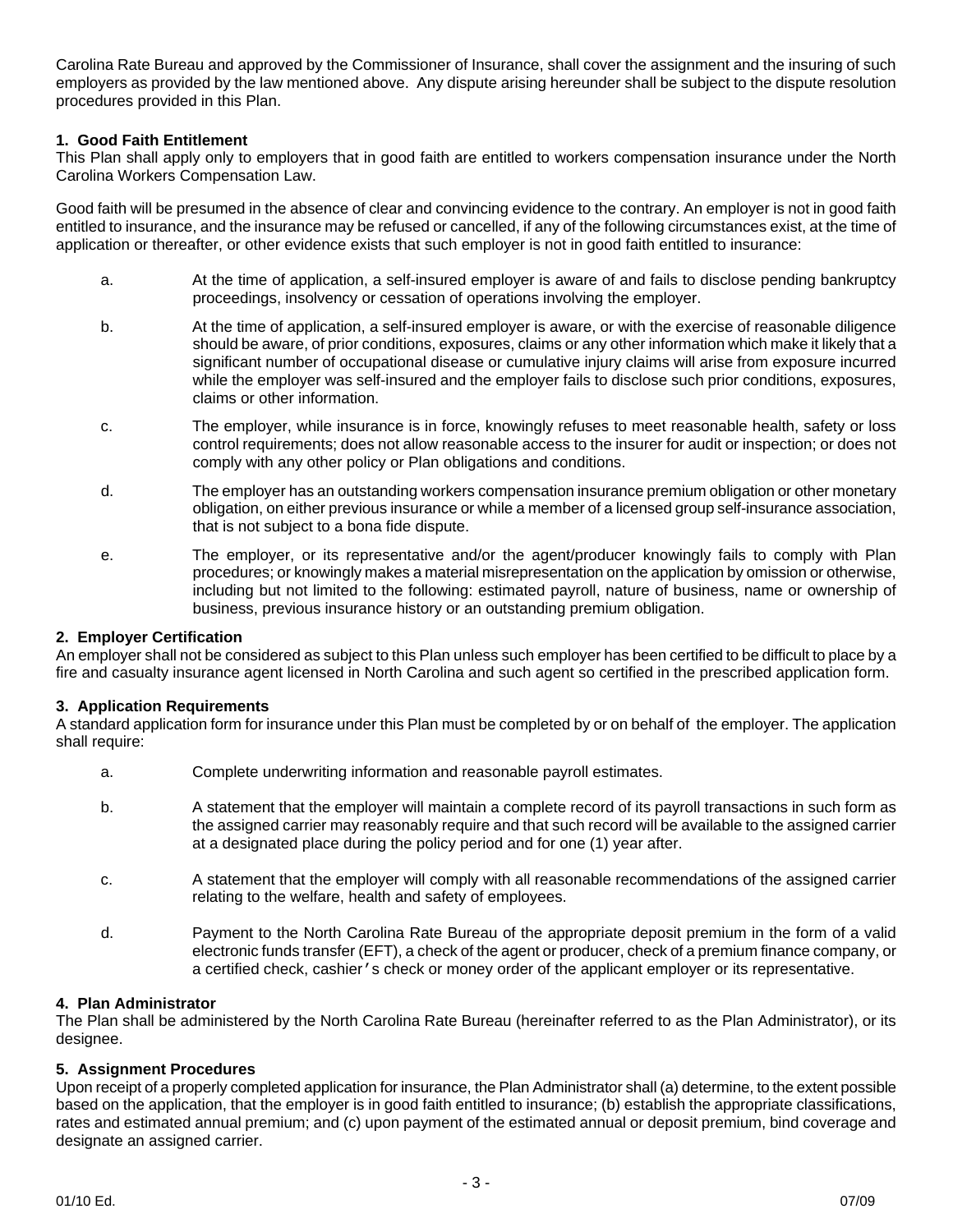The Plan Administrator may request additional information, at its discretion, to establish eligibility, to assign appropriate classification codes, to calculate applicable premium and to otherwise appropriately process the application. Such information may include tax documentation, ownership information, contracts or any other information deemed necessary to process the application. The employer and/or its representative shall provide this information/documentation or provide an acceptable explanation for failure to do so.

To secure a requested effective date, the employer or its representative must submit to the Plan Administrator a fully completed and signed application, using an approved application submission method.

### **Depending on the application submission method, the earliest effective date for coverage will be established in the following manner:**

|  |  |  | <b>Application Submission Table 1</b> |  |  |
|--|--|--|---------------------------------------|--|--|
|  |  |  |                                       |  |  |

| If the application (including the estimated annual or<br>deposit premium) is submitted by regular mail and the<br>envelope containing the application has | Then the earliest effective date will be 12:01 a.m. on the<br>day after |
|-----------------------------------------------------------------------------------------------------------------------------------------------------------|-------------------------------------------------------------------------|
| A legible U. S. postmark                                                                                                                                  | Postmark                                                                |
| An illegible U. S. postmark                                                                                                                               | Receipt of the application by the Plan Administrator                    |
| A private postage meter mark only                                                                                                                         | Receipt of the application by the Plan Administrator                    |
| Internet postage with a legible cancellation stamp                                                                                                        | The date on the cancellation stamp                                      |
| Internet postage without a cancellation stamp or an illegible<br>cancellation stamp                                                                       | Receipt of the application by the Plan Administrator                    |

### **Application Submission Table 2**

| If the application (including the estimated annual or<br>deposit premium) is submitted by overnight mail and    | Then the earliest effective date will be 12:01 a.m. on the<br>day after |
|-----------------------------------------------------------------------------------------------------------------|-------------------------------------------------------------------------|
| The package containing the application has proof of mailing<br>that can be verified                             | The application was sent to the Plan Administrator                      |
| The package containing the application does not have proof<br>of mailing or proof of mailing cannot be verified | Receipt of the application by the Plan Administrator                    |
| Proof of mailing (i.e., certified mail receipt) provided by<br>agent                                            | Postmark                                                                |
| Proof of mailing cannot be obtained                                                                             | Receipt of the application by the Plan Administrator                    |

#### **Application Submission Table 3**

| Then the earliest effective date will be 12:01 a.m. on the |
|------------------------------------------------------------|
| day after receipt by the Plan Administrator                |
|                                                            |
|                                                            |

#### **Application Submission Table 4**

| If the application (including any necessary<br>supplemental applications) is submitted through the<br>Rate Bureau's ManageAR system and | Then the earliest effective date will be 12:01 a.m. on the<br>day after |
|-----------------------------------------------------------------------------------------------------------------------------------------|-------------------------------------------------------------------------|
| The estimated annual or deposit premium is submitted<br>electronically via a valid electronic funds transfer                            | Receipt of the completed online submission                              |
| The estimated annual or deposit premium is submitted via<br>regular or overnight mail                                                   | Postmark                                                                |

**IF AN APPLICANT EMPLOYS A COMBINATION OF ANY OF THE ABOVE DESCRIBED METHODS OF SUBMISSION,THE BUREAU SHALL APPLY THE ABOVE DESCRIBED RULES USED TO DETERMINE THE EARLIEST EFFECTIVE DATE BASED ON THE METHODS OF SUBMISSION EMPLOYED AND THE EARLIEST EFFECTIVE DATE OF COVERAGE SHALL BE THE LATEST EFFECTIVE DATE OF SUCH METHODS EMPLOYED BY THE APPLICANT.**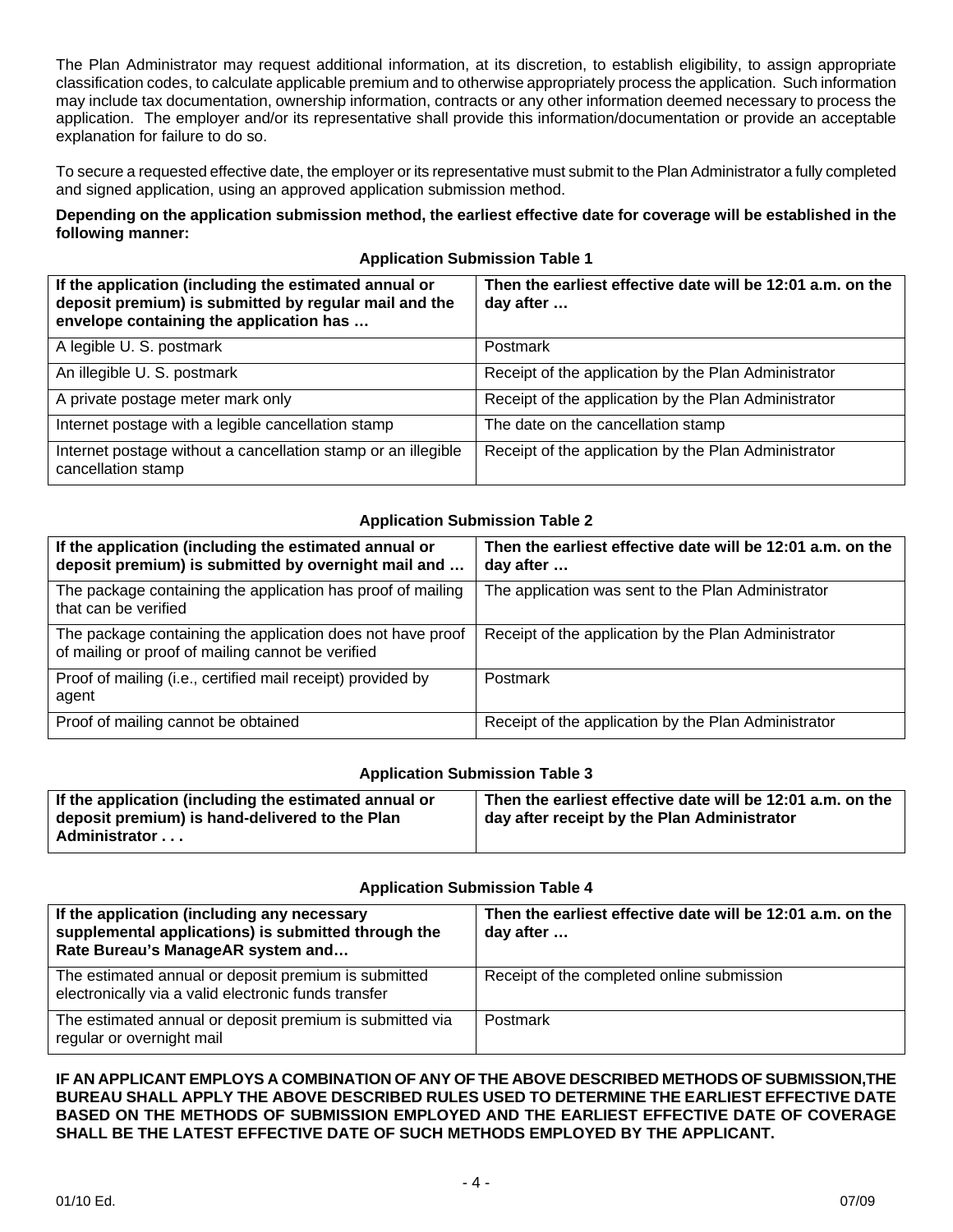# **6. Policy Term**

The assigned carrier shall issue a standard policy of insurance with an effective date as established by the Plan Administrator. The policy shall be effective for a period of one (1) year, unless another termination date is authorized by the Plan Administrator. A short-term policy may be obtained only once within a twelve-month period, unless agreed to by the assigned carrier.

## **7. Reassignment**

Any employer which is dissatisfied with its assigned carrier may request reassignment upon expiration. Reassignment will require the submission of a properly completed application.

### **8. Additional States Coverage**

All assignments under this Plan are to be made on an intrastate basis. However, any employer desiring insurance in additional states may request its assigned carrier to furnish insurance in such additional states in accordance with the Interstate Assignments section of this Plan.

### **9. Agent/Producer Information**

a. Commission

Five percent (5%) of the total premium charged and collected from the employer shall be the commission to be paid to the producer of record or licensed agent designated by the insured employer.

b. Changes

The employer shall designate a licensed agent or producer of record and, with respect to any renewal of the coverage, may change the agent or producer by notice to the assigned carrier prior to the date of such renewal or, with the consent of the assigned carrier, at any other time.

### **10. Additional Coverage**

Additional coverages may be available to the employer through the assigned carrier.

#### **SECTION III ASSIGNED CARRIER RESPONSIBILITIES**

The assigned carrier shall comply with all applicable state laws and regulations and all performance standards and procedures set forth in or promulgated under this Plan including, but not limited to the following:

### **1. Approved Classifications, Forms, Rates and Rating Plans**

All policies must be written utilizing the classifications, forms, rates and rating plans that have been adopted for use in the residual market by the Plan Administrator and approved by the Commissioner.

### **2. Policy Information Page**

The policy Information Page and all endorsements must be properly identified as **WCIP** or **AR** (Assigned Risk). Polices and endorsements submitted hard copy must show the WCIP or AR indicator directly above the policy number on the Policy Information Page. Policies and endorsements submitted electronically must be reported in the format established by the Plan Administrator.

#### **3. Cancellation of the Policy**

If, after the issuance of a policy, the assigned carrier determines that an employer is not entitled to insurance, or has failed to comply with reasonable health, safety or loss control requirements, or has violated any of the terms and conditions under which the insurance was issued, and after providing opportunity for cure, the assigned carrier shall initiate cancellation and inform the Plan Administrator of the reason for such cancellation.

Failure or refusal by an employer to make full disclosure to the assigned carrier or Plan Administrator of information regarding true ownership, change of ownership, operations, payroll or any other records pertaining to workers compensation insurance or any other information required under this Plan or to comply with policy or Plan terms or conditions shall be sufficient grounds for cancellation of the policy.

The assigned carrier shall also endeavor to contemporaneously send to the agent copies of correspondence to the employer relating to good faith entitlement, failure or refusal to comply, or other violations of policy or Plan terms or conditions.

Any insured employer so cancelled must reestablish eligibility or must demonstrate entitlement to the Plan Administrator before any further assignment can be made under this Plan.

### **4. Effective Date of Policy**

Subject to Paragraph 6 below, policies must be issued, renewed, or reinstated without a lapse in coverage when premium is received or U.S. postmarked prior to the policy effective date or cancellation date.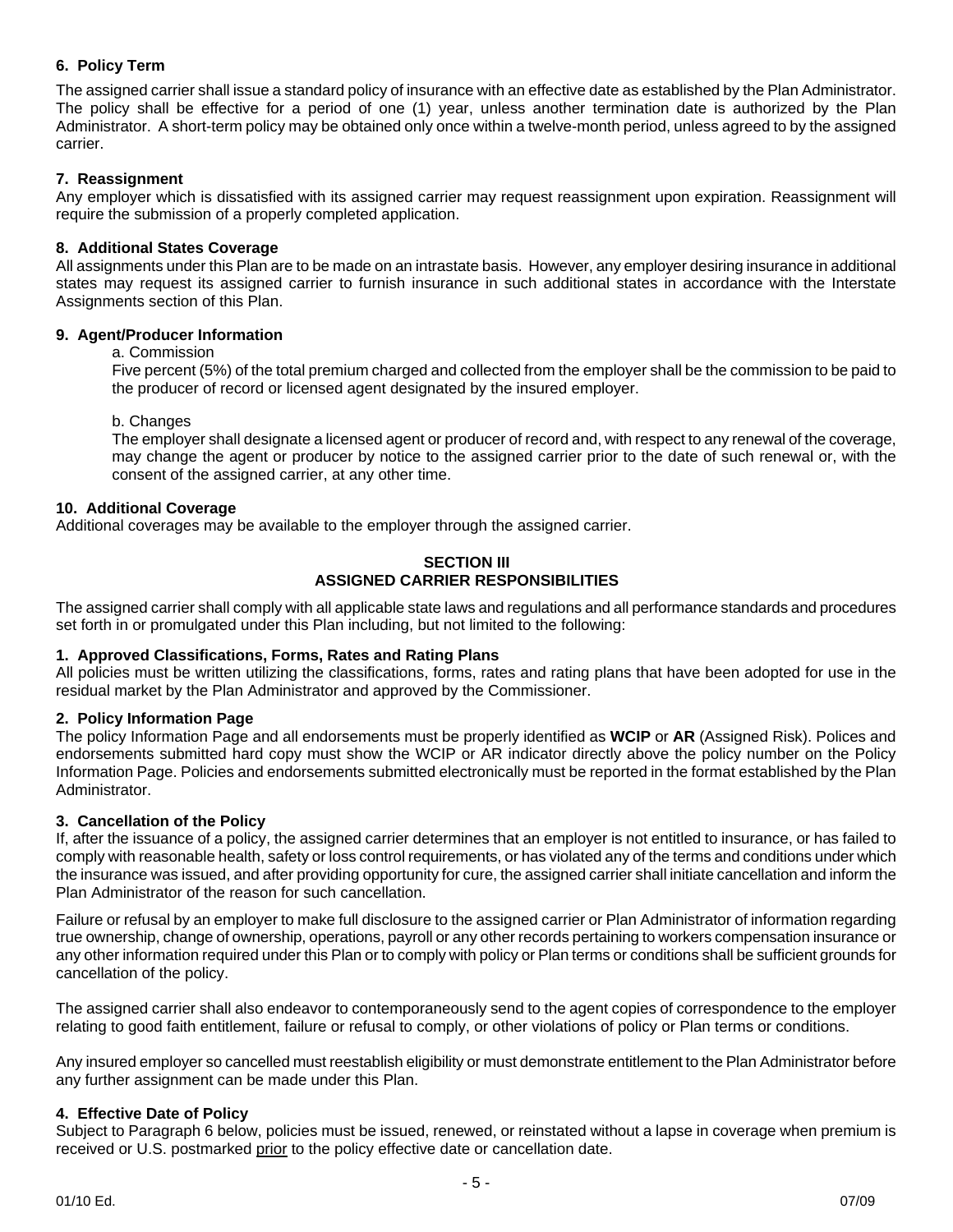## **5. Renewal and Nonrenewal of Coverage**

At least forty-five (45) days prior to the expiration date of insurance, the assigned carrier shall send a renewal proposal or notice of impending expiration of coverage to the insured, the agent and the Plan Administrator. Upon receipt of the required premium, the policy shall be issued in the normal manner and a copy of such policy and all endorsements, properly identified as a WCIP or AR (Assigned Risk) policy, shall be furnished to the Plan Administrator within the time frame and in the format established by the Plan Administrator.

### **6. Reapplication and Reassignment to the Plan**

Any assigned carrier unwilling to renew an employer assigned to it shall notify the employer, agent and the Plan Administrator at least forty-five (45) days in advance of expiration, giving a reason or reasons acceptable to the Plan Administrator. Reassignment will require the submission of a properly completed application.

### **7. Cancellation for Voluntary Coverage**

Notwithstanding paragraph (10) of this section, any insurer that wishes to insure an employer as voluntary business may do so at any time. If such insurer is not the assigned carrier, the assigned carrier shall cancel its policy pro rata and the assignment shall automatically terminate as of the effective date of the voluntary insurer's policy.

### **8. Notification of Outstanding Premium**

Outstanding premium or other monetary policy obligation information identified by the assigned carrier or its representative shall be provided to the Plan Administrator in accordance with the appropriate performance standards or other legal or regulatory requirements.

### **9. Policyholder Services**

The assigned carrier shall provide to its policyholders and their designated agents/producers access to audit, loss control and safety services; prompt, professional handling of claims, including investigation, resolution and communication; fair and prompt responses to complaints and disputes; and access to appropriate information regarding the classification of the business and the factors influencing the policy premium.

### **10. Confidentiality of Information**

The assigned carrier shall keep in confidence and shall not, except as directed by the insured or the agent/producer of record, or as otherwise may be required by law or regulatory authority, disclose to any third party, or use for the benefit of itself or any third party, such information pertaining to a policyholder as it may obtain by virtue of its position as the assigned carrier. Such information shall be used solely for the evaluation, underwriting, and issuance of coverage under this Plan and not for any other purpose. The assigned carrier shall not use any information it obtains in its capacity as the assigned carrier to request, encourage, or solicit employers it insures under this Plan to utilize the services of any specific insurance agent, agency, broker, insurer or group of insurers for purposes of providing voluntary workers compensation insurance or other lines of insurance to such employer.

### **SECTION IV - PARTICIPATION**

All insurers licensed to write workers compensation insurance in this state are required to participate in this Plan. All affiliated insurers must select the same option. An insurer must satisfy its participation required by selecting one of the following options:

- Option 1 Provides for becoming a direct assignment carrier and receiving assigned risk assignments from the Plan Administrator. Any policy issued by an insurer that has selected this option will not be eligible for reinsurance through the Reinsurance Agreement(s) among members of the Association.
- Option 2 Provides for subscribing to the Association Bylaws.

If Option 1 is selected, one insurer may be designated to accept direct assignments on behalf of all affiliated insurers.

Any insurer wishing to select Option 1 must receive prior approval from the Plan Administrator. Application for such approval must be made no later than ninety (90) days prior to the end of any calendar year. The Plan Administrator must review the application and approve or disapprove it within sixty (60) days of receipt of the request. If the application is approved, that insurer shall become a direct assignment carrier on January 1 of the year following the Plan Administrator's approval. Such approval shall continue in effect until terminated (a) by the mutual agreement of the insurer and the Plan Administrator, (b) upon notice from the insurer to the Plan Administrator at least 90 days prior to the end of the calendar year that the insurer elects, effective as of January 1 of the following year, another manner of satisfying its participation requirement under the Plan, or (c) upon the disqualification of the insurer as a direct assignment carrier.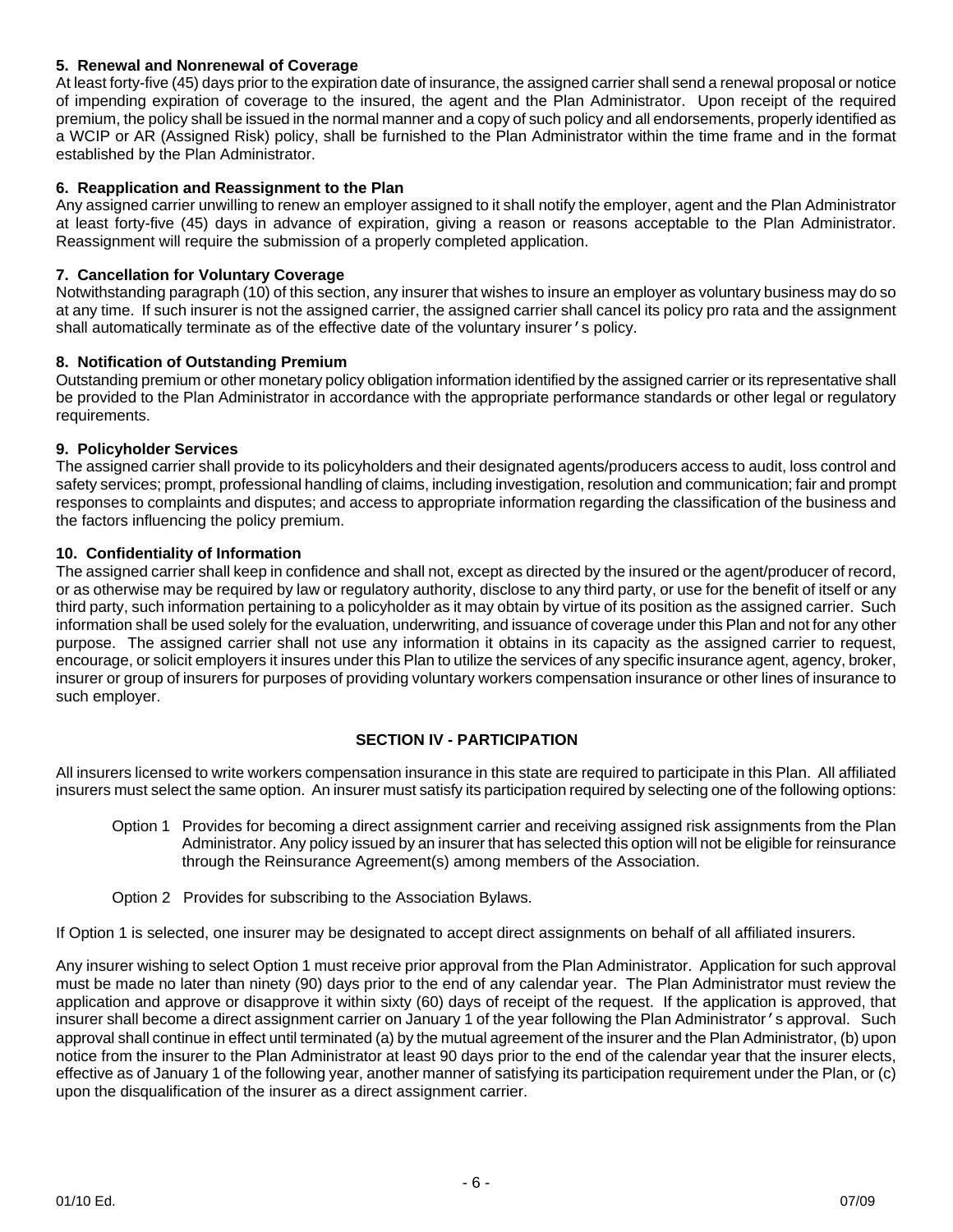Any insurer wishing to select Option 1 must:

- maintain a minimum Best's rating of A-;
- agree to conform, at a minimum, to such standards of performance as may be implemented by the Plan Administrator;
- agree to maintain necessary facilities to provide risks assigned to it the same level of service rendered to its voluntary business; and
- execute the Plan Administrator's direct assignment contract.

An insurer that fails to make application to the Plan Administrator for approval as a direct assignment carrier at least ninety (90) days prior to the end of any calendar year shall automatically be deemed to have selected Option 2 for the following year. If the Plan Administrator fails to act on a letter of application or disapproves the letter of application for direct assignment carrier status, such insurer shall automatically be deemed to have selected Option 2. During the period of time an application is pending or an appeal is pending before the Plan Administrator with regard to a disapproved letter of application for direct assignment carrier status, an insurer shall automatically be deemed to have selected Option 2 for the period during which approval has not been granted. If previously a subscriber to the Association Bylaws, an insurer seeking to become a direct assignment carrier must also comply with the withdrawal provision in the Bylaws.

An insurer applying to be licensed in this State to write workers compensation insurance after this Plan has been approved and which desires to become a direct assignment carrier must submit its application to become a direct assignment carrier at the time it subscribes to and becomes a member of the North Carolina Rate Bureau. The Plan Administrator shall approve or disapprove the application within sixty (60) days.

If a licensed workers compensation insurer has not made an election, that insurer shall be deemed to have selected Option 2 until the next Plan membership election, at which time the insurer may then make its own participation selection. An insurer shall automatically be deemed to have selected Option 2 for the following calendar year when the insurer has an opportunity to make a participation selection and fails to do so.

Whenever participation under the Association Bylaws consists of those insurers cumulatively writing less than forty (40) percent of the total net workers compensation insurance premiums written by all insurers in this state as calculated in accordance with the preceding calendar year figures or whenever the Plan Administrator determines the capacity of servicing carriers to handle assignments made pursuant to the Rules for Eligibility and Assignment section falls below a level which is adequate to handle all assignments being made, or whenever the reinsurance mechanism provided pursuant to the Association Bylaws is terminated, those insurers that selected Option 2 shall, as of January 1 of the following year, automatically be deemed to have selected Option 1 for employers insured effective on or after said January 1. Under this provision all licensed insurers shall automatically be deemed approved as direct assignment carriers and shall not need to seek Plan Administrator approval.

#### **SECTION V PLAN ADMINISTRATOR**

In recognition of the interests of the participating companies who have subscribed to the Association Bylaws, the Plan Administrator will consult with the Board of Directors, as appropriate, in the course of carrying out its duties and responsibilities with respect to the establishment of servicing carrier eligibility requirements under Section VI(1) and performance standards under Section VI(3). The Plan Administrator shall also be responsible for determining the expenses for the operation of the Plan, and shall assess each insurer participating in the Plan for those expenses on an equitable basis as determined by the Plan Administrator. The Plan Administrator will have the following duties and responsibilities in addition to any others set forth in this Plan:

- 1. administering, managing and enforcing the Plan subject to the provisions contained herein;
- 2. determining the methodology and formula for making assignments to assigned carriers pursuant to the Assignment Formula section and securing the necessary information in order to make the assignments;
- 3. processing assigned risk applications pursuant to the requirements of this Plan;
- 4. administering the Plan with respect to the approval of direct assignment carriers;
- 5. establishing eligibility criteria for servicing carriers and selecting servicing carriers by competitive bid process or otherwise;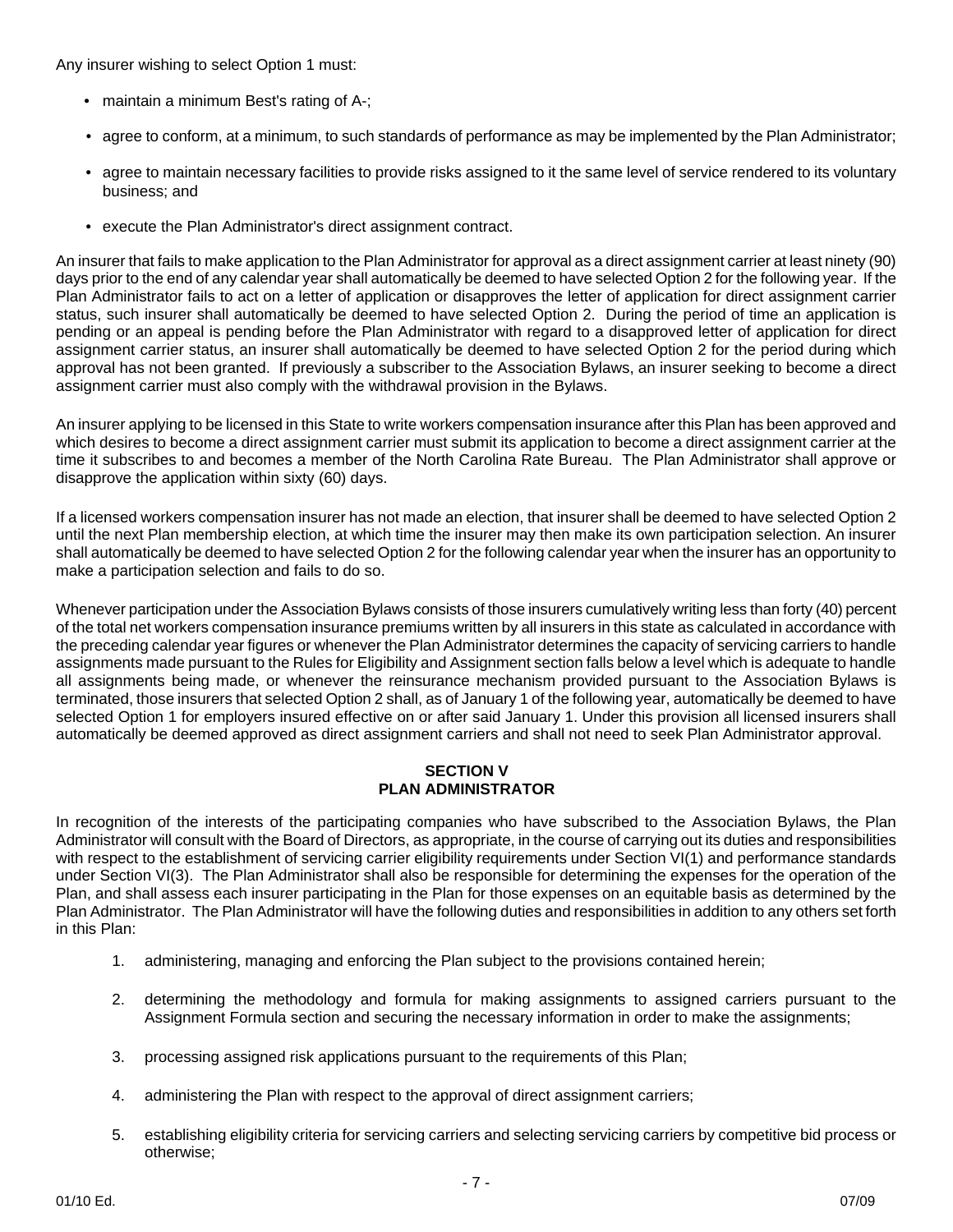- 6. establishing written performance requirements for servicing carriers, including but not limited to:
	- **•** verification of ongoing Plan eligibility for the employer
	- **EXECUTE:** issuance of policies and endorsements
	- **filings with administrative agencies**
	- maintenance of premiums on policies consistent with manual rules, rates, rating plans and classifications
	- **•** completion and billing of final audits
	- collection of premium
	- claim services, including investigation, disability management and medical cost control
	- **In** loss control services and safety information to encourage employers to make safety a part of their business
	- **•** payment of agent commissions
	- issuance of renewal proposals and non-renewal notices
	- assurance of insured and insurer compliance with all terms and conditions of the policy contract
	- resolution of complaints and response to insured/agent inquiries
	- **•** reporting financial and statistical data;
- 7. monitoring servicing carrier performance and enforcing performance requirements and incentives;
- 8. administering the dispute resolution mechanism as provided in the Dispute Resolution Procedure section;
- 9. developing and implementing assigned risk operating rules and forms to the extent necessary to carry out the purposes of this Plan;
- 10. informing the Commissioner of any insurer that is not participating in this Plan; and
- 11. monitoring the performance and operation of the Plan and initiating amendments thereto as appropriate.

# **SECTION VI SERVICING CARRIERS**

With respect to the servicing carriers selected, the following shall apply:

The Plan Administrator shall also be responsible for determining the expenses for the operation of the Plan and shall assess each insurer participating in the Plan for those expenses on an equitable basis as determined by the Plan Administrator.

### **1. Eligibility to Act as a Servicing Carrier**

The Plan Administrator shall establish written requirements that insurers must meet in order to be eligible to act as a servicing carrier. An insurer that has been approved as a direct assignment carrier pursuant to Option 1 under the Participation section is not eligible to be selected as a servicing carrier under this Plan. From among those insurers that are eligible and have applied to act as a servicing carrier, and subject to regulatory approval or review where applicable, the Plan Administrator shall select a sufficient number of servicing carriers that are needed to handle the assignments made pursuant to this Plan. Before the selection process begins, the Plan Administrator will consult with the Board of Directors, as appropriate, in determining the number of servicing carriers that are needed to handle the assignments made pursuant to this Plan. The Plan Administrator may terminate the servicing carrier status of any insurer that fails to meet the servicing carrier requirements on a continuing basis.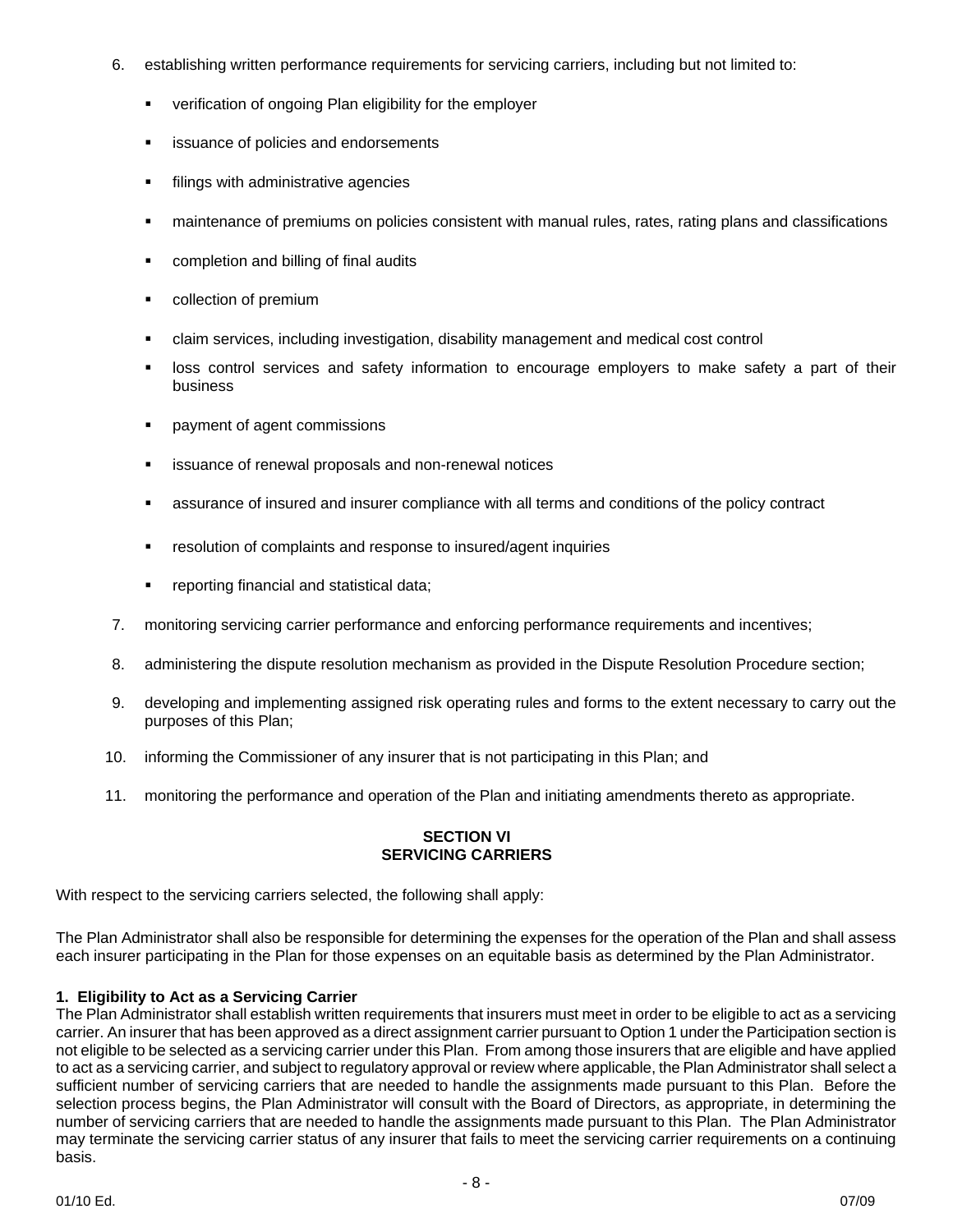### **2. Servicing Carrier Operations Report**

Each servicing carrier shall provide a report to the Plan Administrator in such format and time as determined by the Plan Administrator. This report, among other things, shall provide information on the servicing carrier's operations related to Plan business in the following areas: underwriting, auditing, claims, loss control, premium collection and customer service.

### **3. Standards for Servicing Carrier Performance, Compensation, and Incentives**

The Plan Administrator shall establish written minimum levels of acceptable performance for servicing carriers and shall establish procedures for measuring servicing carrier performance. In recognition of the interests of the participating companies who have subscribed to the Association Bylaws, the Plan Administrator will consult with the Board of Directors, as appropriate, in establishing these standards. Servicing carriers shall manage losses in compliance with the performance standards established hereunder. The Plan Administrator shall also establish the compensation for servicing carriers which shall take into consideration, among other things, provisions for (a) rewarding servicing carriers for positive action targeted at reducing losses and costs, (b) disincentives for inefficiencies and poor service, and (c) servicing carrier capacity.

### **4. Monitoring and Enforcement**

The Plan Administrator shall monitor and review servicing carrier performance by (a) reviewing the operations reports, (b) requiring and reviewing self-audits, (c) conducting on-site audits, and (d) reviewing any other information available that relates to the servicing carrier. The Plan Administrator shall require servicing carriers to maintain desired performance levels and shall take appropriate remedial action where necessary, including, but not limited to, establishment and administration of a progressive discipline program which may lead to terminating an insurer's servicing carrier status. Any action taken by the Plan Administrator under this provision is subject to review under the Dispute Resolution Procedure section. In order to fulfill its responsibilities under this Plan, the Plan Administrator shall have the right, itself or through authorized representatives, at all reasonable times during regular business hours to audit and inspect the books and records of any servicing carrier with respect to any policies, claims, or related documents coming within the purview of this Plan, the Association Bylaws or the Reinsurance Agreement(s). The Plan Administrator may provide the Board of Directors with a report and other data as appropriate, concerning the Plan Administrator's monitoring and enforcement activities related to servicing carriers.

#### **SECTION VII DIRECT ASSIGNMENT CARRIERS**

The Plan Administrator shall establish written performance requirements. The Commissioner of Insurance shall monitor direct assignment carrier performance through market conduct examinations, or through such other methods that he shall deem appropriate.

#### **SECTION VIII INTERSTATE ASSIGNMENTS**

### **1. Additional States Requested During the Policy Period**

Any employer assigned under this Plan and desiring workers compensation insurance for operations in states other than that covered by this Plan may request its assigned carrier to furnish such insurance in such additional states. Workers compensation insurance in such additional states may be written by the assigned carrier on a voluntary basis and in accordance with the law, rates, rules, classifications and regulations applicable to the voluntary workers compensation market in those states.

If the assigned carrier does not wish to provide the additional states on a voluntary basis, such assigned carrier may provide assigned risk coverage in such additional states subject to the following:

- a. Workers compensation insurance may only be provided in accordance with the Rules of Eligibility and Assignment section above in those states that have a Workers Compensation Insurance Plan that is similar to this Plan and that allows employers applying for coverage under those Plans to obtain coverage for operations in this State.
- b. An assigned carrier providing such insurance shall collect all premiums due on operations located in such other states. The effective date of such insurance in such additional states shall be the day after premium is received; however, in the event coverage in such additional states is on an "if any" basis, the effective date of such coverage shall be the day following receipt of an acceptable request for such insurance by the assigned carrier. A copy of the policy Information Page and all endorsements, properly identified as a WCIP or AR (Assigned Risk) policy, shall be submitted to the appropriate Plan Administrator having jurisdiction in the state where the coverage is effected.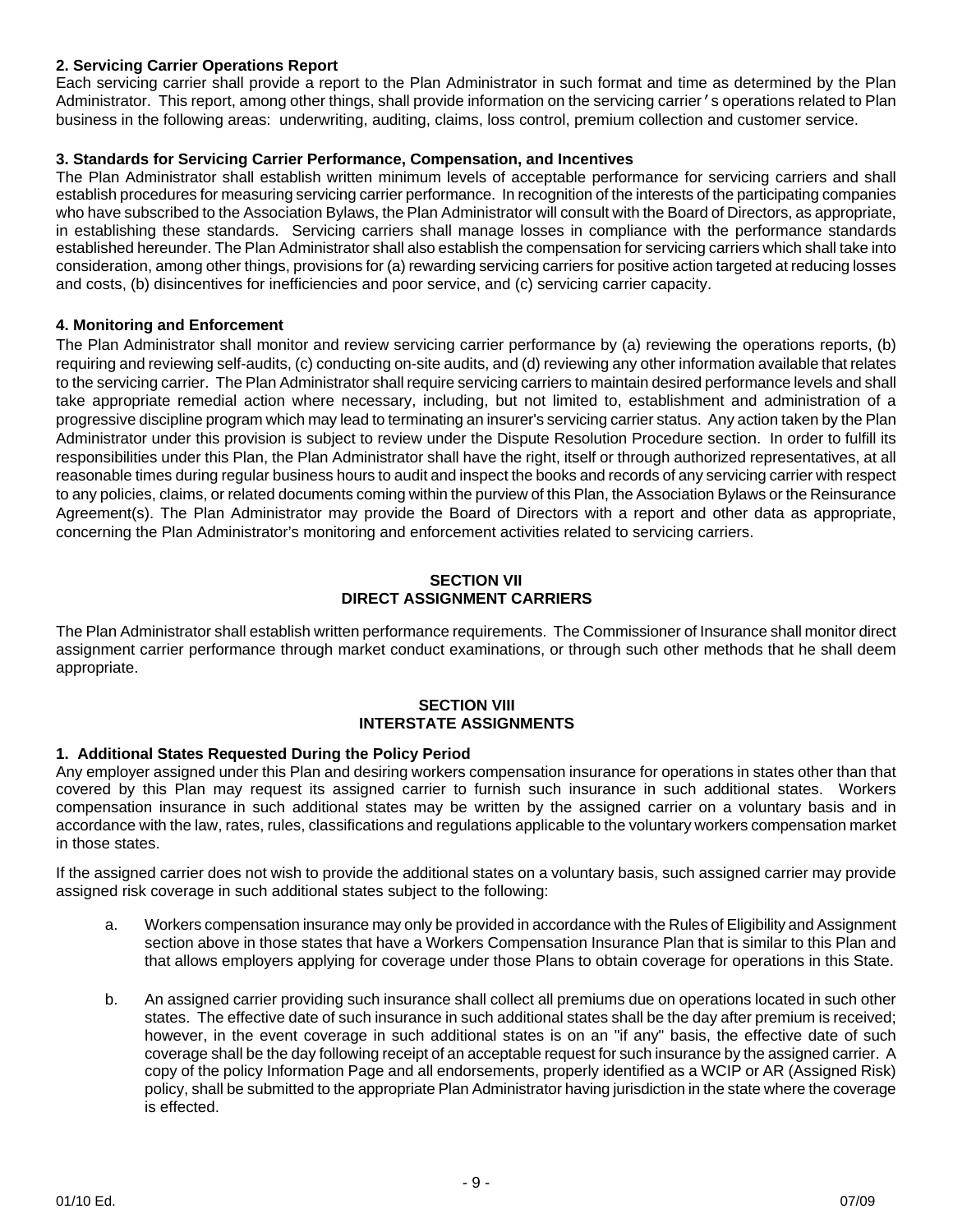- c. The rates, rating plans, classifications and policy forms used to provide coverage in such additional states shall be those that are applicable to the residual market and are on file and have been approved by the regulators in those additional states and authorized for use in the residual market by the Plan Administrator.
- d. In the event the assigned carrier is a servicing carrier, in order to combine multiple states on a single policy, the assigned carrier must also be a signatory to an agreement providing reinsurance for residual market employers similar to the Association Bylaws in each state where the coverage shall be provided. If the assigned carrier is a direct assignment carrier pursuant to Option 1 in the Participation section, in order to combine multiple states on a single policy, it must also be authorized to act as a direct assignment carrier or servicing carrier in each state where the coverage shall be provided. Separate policies must be issued for states in which the insurer is a direct assignment carrier and for states in which the insurer is a servicing carrier.

An assigned carrier unwilling or unable to provide insurance for an employer in additional states either on a voluntary basis or in accordance with this section shall refer the request to the Plan Administrator.

### **2. Multi-state Policy Procedure at Time of Application**

Employers who make application for workers compensation insurance under another state's Workers Compensation Insurance Plan may purchase coverage for operations in this State without meeting the application requirements of this Plan, provided: (a) the employer qualifies for such insurance under the other state's Plan, (b) the employer is in good faith entitled to insurance under this Plan, (c) the other state's Plan is similar to this Plan, (d) that Plan also provides for interstate assignments, and (e) the payroll for the employer's operation in this State is not greater than the payroll in the other state.

The rates, rating plans, classifications and policy forms used to provide coverage in this State shall be those that are applicable to the residual market in this State and are on file and have been adopted by the Plan Administrator for use in the residual market and approved by the Commissioner.

The administrator of the other Plan is authorized to assign employers with operations in this State to the other Plan's assigned carriers subject to the following conditions:

- a. If the assigned carrier is a direct assignment carrier, it must also be a direct assignment carrier in this State pursuant to Option 1 of the Participation section or a servicing carrier in this State pursuant to paragraph (1) of the Servicing Carrier section.
- b. If the assigned carrier is a signatory to an agreement providing reinsurance for residual market employers similar to this State's Association Bylaws, it must also be a signatory to the Association Bylaws in this State or a direct assignment carrier in this State. In addition, if the payroll for the employer's operation in this State is greater than \$250,000, and if the assigned carrier is a signatory to the Association Bylaws or a similar document in the other state, it must also be a servicing carrier or a direct assignment carrier in this State. If there is no eligible assigned carrier in this State that is also an insurer in the state of assignment, then the above payroll limitation may be removed at the discretion of the Plan Administrator or the employer may be required to submit a separate application for coverage in this State.
- c. The other state's Plan must give the Plan Administrator in this State similar authority to make interstate assignments.

With regard to interstate assignments and policies, this Plan shall have jurisdiction over all disputes resulting from the application of rules, programs and procedures that are specific to this State. Disputes regarding application requirements shall be under the jurisdiction of the state's Plan where the application was filed.

### **SECTION IX ASSIGNMENT FORMULA**

The following procedures describe the mechanism used to provide for the random and equitable distribution of employers under this Plan to assigned carriers. This distribution is based on each direct assignment carrier's allocable percentage and the combined allocable percentage of all servicing carriers, and the amount of estimated premium in the Plan, so far as practicable. When assigning an employer to an insurer, the mechanism considers the employer's prior Plan coverage, special requirements, (i.e., additional states or federal coverage) and premium size.

The mechanism provides that the allocable percentage for each assigned carrier shall be determined as follows:

1. If the assigned carrier is a direct assignment carrier, its allocable percentage will be equal to its net premiums written as compared to the total net premiums written in this State.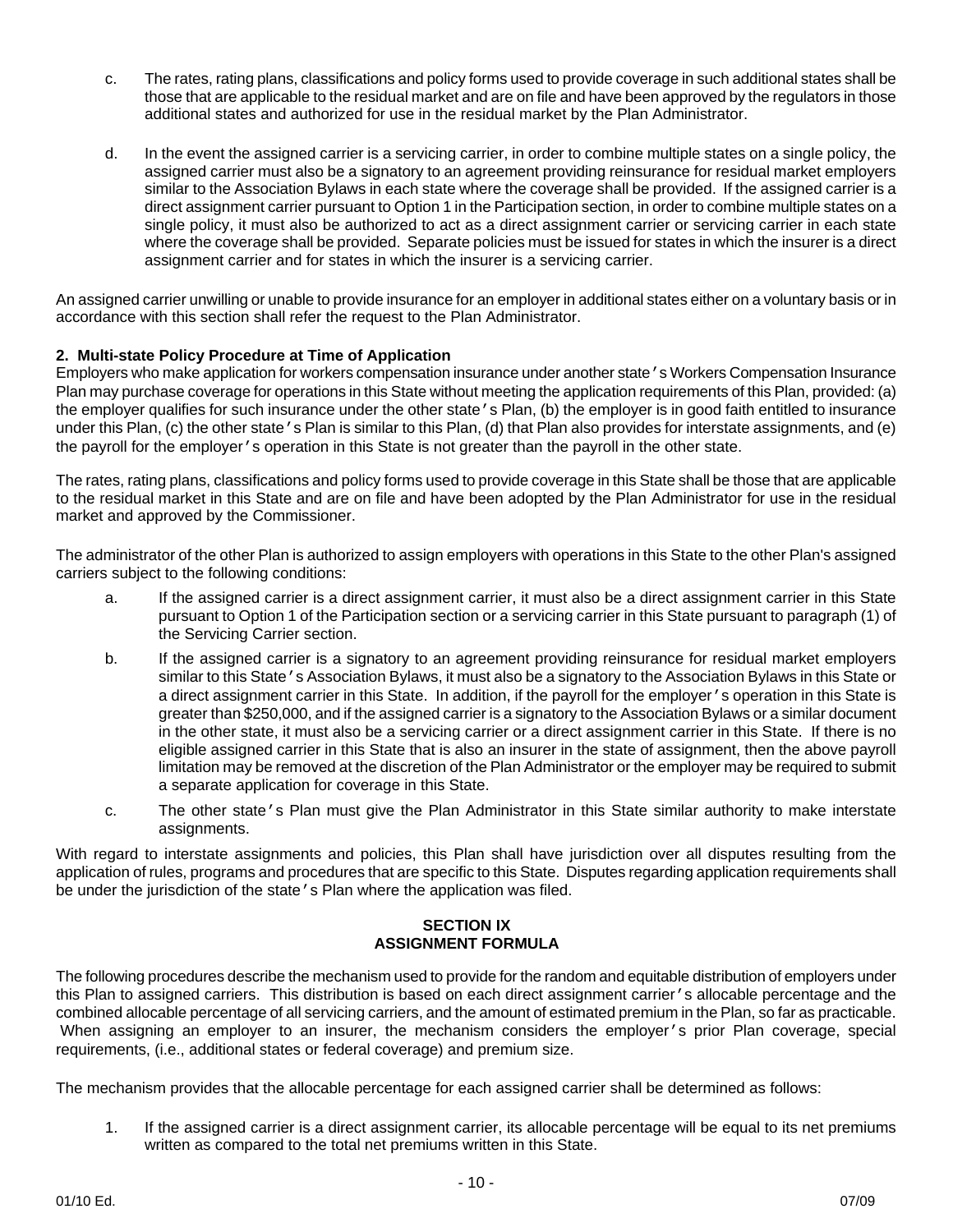2. If the assigned carrier is a servicing carrier, it shall be responsible for providing services on behalf of those insurers that have elected to meet their Plan assignment requirements by subscribing to the Association Bylaws pursuant to Option 2 of the Participation section. Its allocable percentage will be determined by the Plan Administrator; however, the combined allocable percentages for all servicing carriers shall be equal to the combined net premiums written for all signatories to the Association Bylaws as compared to the total net premiums of all insurers participating in the Plan in this State.

The Plan Administrator may override the random assignment process to ensure the availability of requested Plan coverages to the employer.

### **SECTION X DISPUTE RESOLUTION PROCEDURE**

Any person affected by the operation of the Plan including, but not limited to, participating companies, insureds, agents and assigned carriers, who may have a dispute with respect to any aspect of the Plan may seek a review of the matter by the Plan Administrator by setting forth in writing with particularity the nature of the dispute, the parties to the dispute, the relief sought and the basis thereof. The Plan Administrator may secure such additional information as it deems necessary to make a decision.

Appeals from employers and insurers on Plan matters regarding individual employer disputes shall be within the jurisdiction of the mechanism established to handle such appeals under the applicable rating law. All other disputes shall be handled as follows:

1. If the dispute relates to the general operation of the Plan, excluding individual employer disputes, those arising under the Association Bylaws, and those pertaining to the selection of servicing carriers, the Plan Administrator shall review the matter and render a written decision with an explanation of the reasons for the decision within thirty (30) days after receipt of all the information necessary to make the decision. Any party affected by such decision made by the Plan Administrator may seek a de novo review by the Commissioner by requesting such review, in writing, within thirty (30) days after the date of such decision.

In reviewing any such matter, the Commissioner shall follow normal hearing procedures. The Commissioner shall decide the dispute in accordance with applicable state laws and regulations, with due consideration to approved rules, procedures and rating plans and pursuant to the provisions of the approved North Carolina Workers Compensation Insurance Plan.

- 2. If the dispute relates to any competitive bid process, the Bid Protest Procedure contained in the applicable Request for Proposal shall apply.
- 3. Except as provided below, if the dispute arises under the Association Bylaws or Reinsurance Agreement(s), the administrator designated under the Association Bylaws (the "Reinsurance Administrator") shall first review the matter and render a written decision with an explanation of the reasons for the decision within thirty (30) days after receipt of all the information necessary to make the decision. Any party affected by the decision may seek a review by the Board of Directors established under the Association Bylaws by requesting such review, in writing, within thirty (30) days of the date of the decision by the Reinsurance Administrator under the Association Bylaws. The Board of Directors may (a) consider the matter and render its written decision pursuant to the procedures set forth in the Association Bylaws, or (b) waive its decision and offer the aggrieved party the option of appealing directly to the Commissioner or submitting the dispute to arbitration in accord with the terms and conditions established by the Board of Directors. Any party affected by a decision of the Board of Directors may seek a de novo review by the Commissioner by requesting such a review, in writing, within thirty (30) days of the date of the Board of Directors' decision.

If the dispute relates to the expulsion of a participating company under the Association Bylaws by the Board of Directors or the non-continuation of the reinsurance afforded under the Association Bylaws, any appeal may be taken directly to the Commissioner without first complying with the procedures contained herein. The Commissioner shall have exclusive jurisdiction over all such disputes. In reviewing any such matter, the Commissioner shall follow those procedures applicable to administrative hearings as set out in Article 3A of Chapter 150B of the NC General Statutes and 11 NCAC 1.0400 et seq.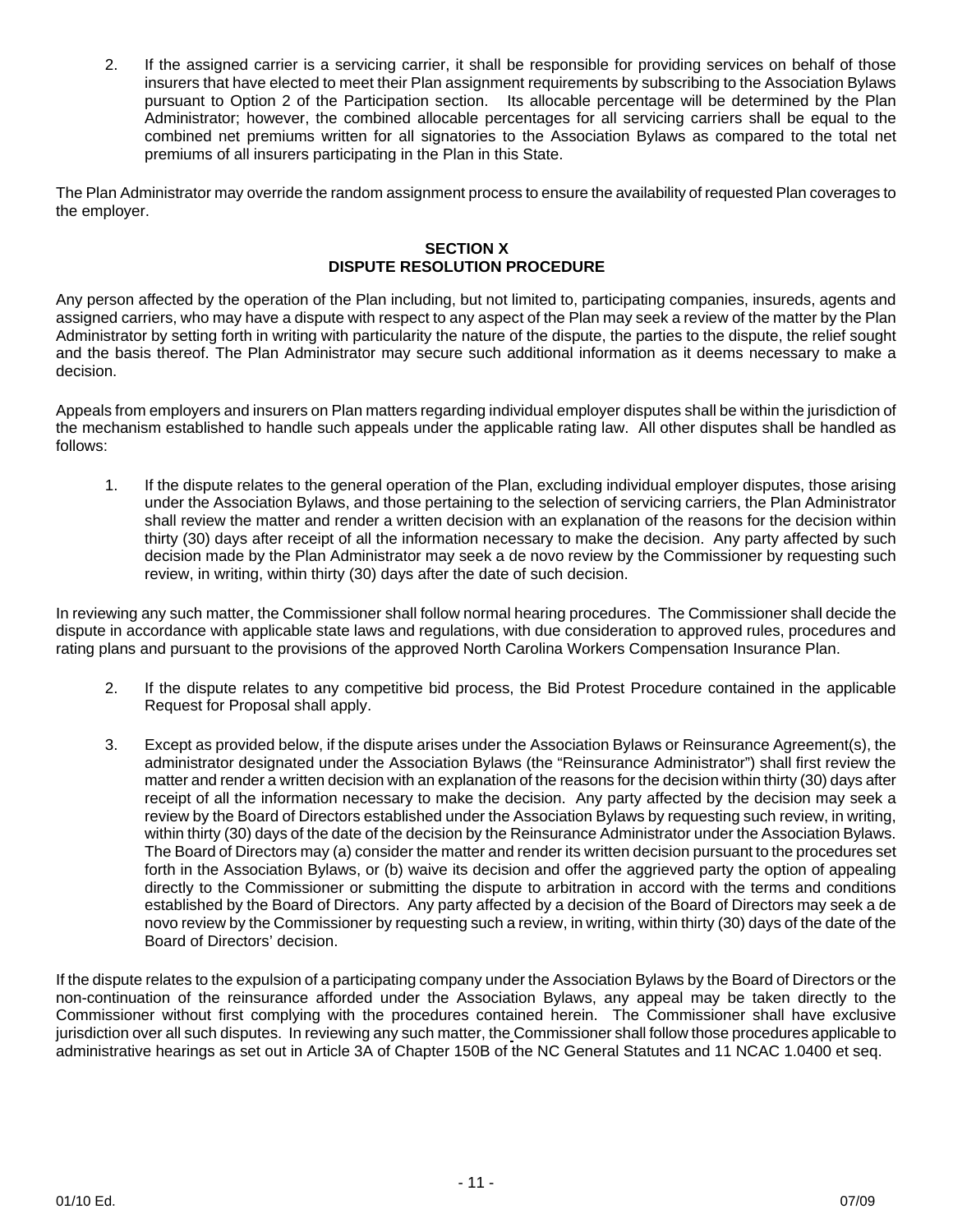# **BYLAWS NATIONAL WORKERS COMPENSATION REINSURANCE ASSOCIATION NFP**

# **ARTICLE I**

### **Definitions - Rules of Construction**

Unless otherwise provided herein, all terms defined in any Authorized Insurance Plan shall have the same meaning in these Bylaws.

The terms "net premiums written," "net workers compensation insurance premiums written," "workers compensation premiums written" and "workers compensation insurance premiums," wherever used in these Bylaws, shall mean the gross direct premiums charged less all premiums (except dividends and savings refunded under participating policies) returned to policyholders for all Workers Compensation and Occupational Disease Insurance, exclusive of premiums for risks subject to these Bylaws, and for risks written under National Defense Projects Rating Plan and under excess policies. (An excess workers compensation insurance policy is a policy issued to provide coverage for amounts above a self-insured retention.)

The term "Insurance Plan(s)" wherever used in these Bylaws shall mean workers compensation insurance plans or other assigned risk workers compensation insurance plans that are in effect in various states and which generally provide for the issuance of workers compensation policies to employers who are in good faith entitled to workers compensation insurance as defined in the insurance plans but are unable to procure such insurance in a regulatory manner.

"Authorized Insurance Plan" wherever used herein shall mean an Insurance Plan (i) approved by the insurance regulator in any state that provides workers compensation insurance to employers who are in good faith entitled to such insurance but are unable to procure such insurance in a regular manner and (ii) which has been authorized by the Board of Directors under Article V, Section 7.

The term "Workers Compensation" and the word "Workers" wherever used within these Bylaws mean Workers or Workmen's as applicable.

The term "Reinsurance Agreements" shall mean those quota share reinsurance agreements entered into among the Servicing Carriers and the Members in the capacities as licensed insurance companies, as provided for in these Bylaws. These Reinsurance Agreements reinsure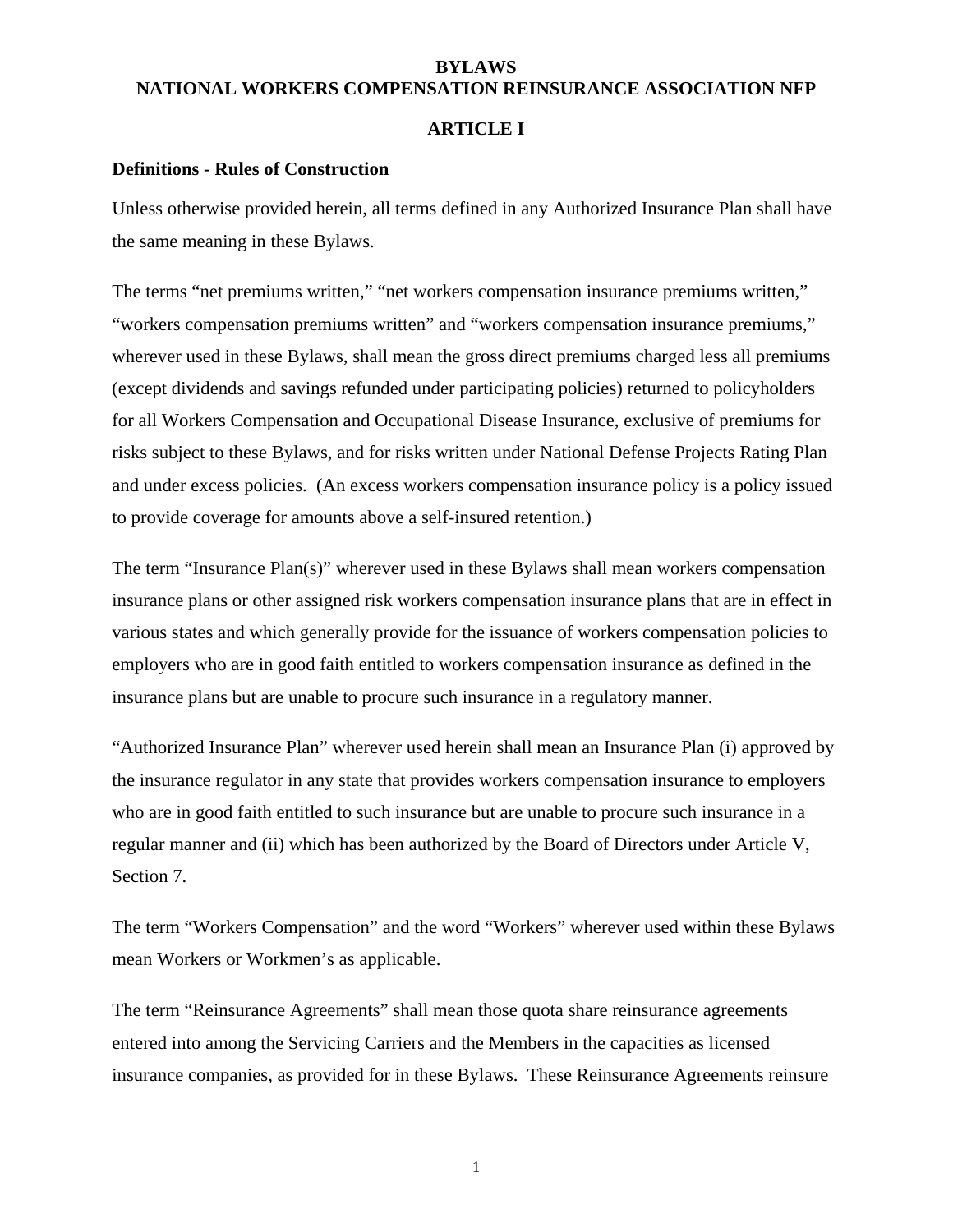the direct insurance obligations of the Servicing Carriers that issue insurance policies in their own names directly to policyholders under the Authorized Insurance Plans.

The term "Administrator" shall mean the entity designated by the Board of Directors to provide the necessary administrative services as are required to achieve the purposes of the Reinsurance Agreements.

The term "Servicing Carrier(s)" shall mean those licensed insurers which (i) have been selected pursuant to the Authorized Insurance Plans to issue to employers who are eligible for such coverage direct workers compensation insurance policies, as defined in those Plans, such policies being issued in the insurer's own name; and (ii) with respect to such policies, have ceded reinsurance pursuant to the Reinsurance Agreements.

# **ARTICLE II**

### **Purposes and Limitations**

**1. Purposes.** The purposes of the Corporation include those set out in the Corporation's Articles of Incorporation and to provide Members with an option for complying with Authorized Insurance Plan requirements by permitting the Members to share in the experience of certain assigned risks through reinsurance, thereby reducing both administrative costs and the annual fluctuation in the liability of Members arising from Authorized Insurance Plan participation. Under the Insurance Plans, an employer who qualifies for coverage is assigned to a carrier to issue and service the policy of insurance issued to such employer. Assignments are made to Servicing Carriers that are appointed pursuant to the Authorized Insurance Plans to write and service the policies issued to employers, which policies are then reinsured by the Members in their capacities as licensed insurance companies pursuant to the Reinsurance Agreements. The service provided by the Servicing Carriers is the provision of direct insurance, which includes underwriting and issuing the policy, auditing and collection of premiums, paying all premium and loss based taxes and assessments, providing loss control, and defending and paying claims.

All Members must enter into Reinsurance Agreements with Servicing Carriers for the purpose of sharing through reinsurance, whether as separate or combined components, the premiums, losses, costs and/or expenses of the policies assigned to the Servicing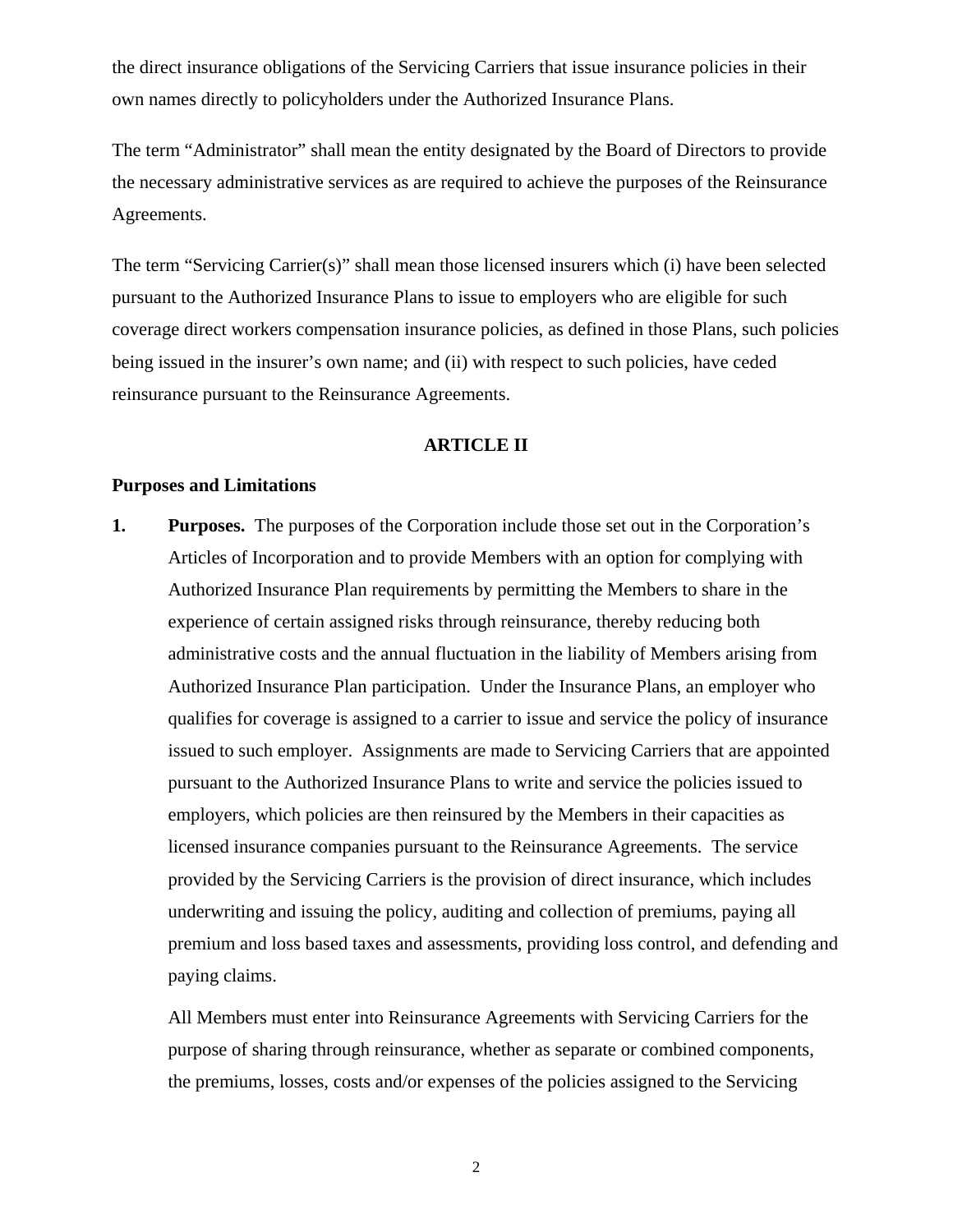Carriers. The Reinsurance Agreements distribute premiums, losses, costs and/or expenses and define the obligations among the Servicing Carriers and the Members in their capacities as reinsurers. The Corporation will: (1) facilitate the reinsurance by establishing uniform rules and procedures; (2) provide a framework which permits the Members to agree upon such rules and procedures in the future; and (3) provide a mechanism for resolving disputes arising under the Reinsurance Agreements and these Bylaws.

The relationship under the Reinsurance Agreements between the Servicing Carriers and the Members in their capacities as reinsurers shall be administered by a separate organization ("Administrator") as provided for in an administration agreement (herein "Administration Agreement"). The Administrator's duties and obligations with respect to such administration are established by: (i) the Authorized Insurance Plans; (ii) these Bylaws; and (iii) the Administration Agreement. The Administrator is also designated as an agent for the Members to enter into contracts on their behalf to carry out the purposes of these Bylaws including but not limited to the Reinsurance Agreements.

**2. Limitations.** No Insurance Plan for any state shall be brought within the scope of these Bylaws and the rules and procedures adopted hereunder unless these Bylaws have been authorized for and incorporated as part of the Insurance Plan that has been filed with the insurance regulator in such state and approved, or the Bylaws are otherwise approved by the insurance regulator.

These Bylaws shall apply to policies issued to employers whose risks have been assigned to and accepted by Servicing Carriers in accordance with any Authorized Insurance Plan and the terms herein.

Commencing on January l , 200\_\_, these Bylaws shall be applicable to each Authorized Insurance Plan for terms of three (3) calendar years, unless action is taken pursuant to Article V, Section 8. At the end of each such term, these Bylaws shall automatically renew for an additional three (3) year term unless the Board of Directors shall recommend to the Members that no such renewal should be extended to that Authorized Insurance Plan. Any such recommendation by the Board shall be presented to the Members no later than the regular meeting of Members to be held during June of the third year of any such term for a specific Authorized Insurance Plan. Any such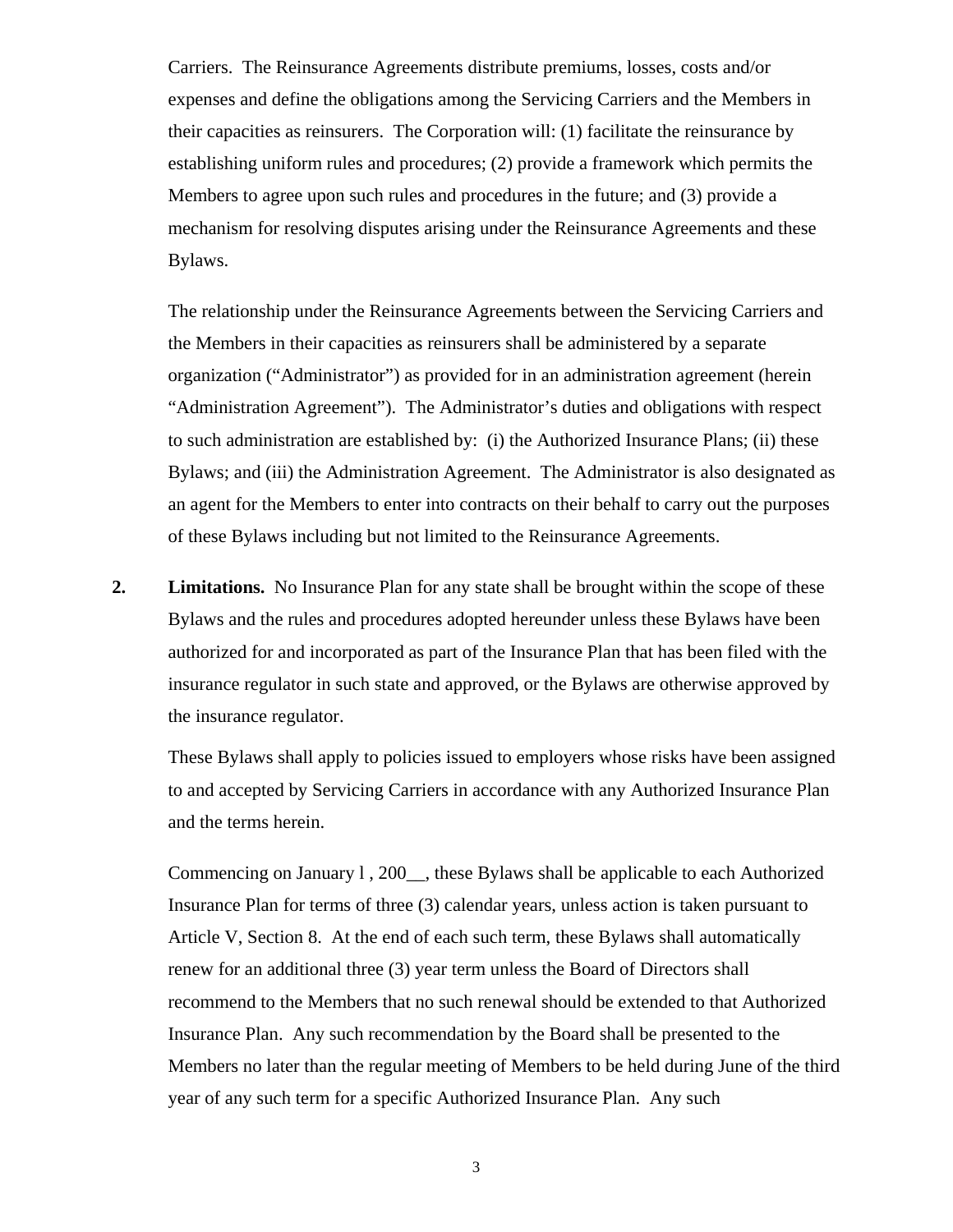recommendation is subject to ratification by the affirmative vote, in person or by proxy, of Members writing at least 66 2/3% of the total net workers compensation premium written by all Members in such state during the latest available calendar year.

# **ARTICLE III**

# **Members**

**1. Eligibility.** Any company licensed to write workers compensation insurance in any state that has an approved Authorized Insurance Plan may become a Member. Any state Workers Compensation Insurance Fund established by law also may become a Member. The Board of Directors may permit participation at its sole discretion to any group, organization, association or other entity it deems appropriate.

A company that elects to become a Member need not participate in the reinsurance in all states where the Bylaws have been approved. If, however, a Member is part of a group or affiliation, its election as to which states it will participate must be the same for all companies affiliated in the group. At the time a company becomes a Member, it must identify all affiliated companies and notify the Administrator in which states it will participate. Thereafter, any Member may withdraw from providing reinsurance in any state by giving notice as required in paragraph 2 below subject to the withdrawal of all affiliated companies from such state or states.

- **2. Withdrawal.** Any Member may withdraw as a reinsurer with respect to the reinsurance in a given state or states only on December 31 of any year and must give ninety (90) calendar days' advance written notice to the Administrator. Any withdrawal must be made by all companies affiliated within a group.
- **3. Expulsion.** The Board of Directors, by affirmative vote of at least nine (9) directors then holding office and eligible to vote, may at any time expel any Member which in the opinion of the Board shall have violated any of the provisions of these Bylaws or of the rules forming a part hereof as then constituted. Prior to any such action by the Board, the Member shall have the opportunity to present any relevant evidence to the Board concerning any such alleged violation after notice of no less than ten (10) calendar days by the Board which specifies the alleged violation. If, after the Member has presented evidence to the Board, the Board determines that a violation has occurred, the Board shall send the Member a notice of expulsion by mail, facsimile transmission, or delivery to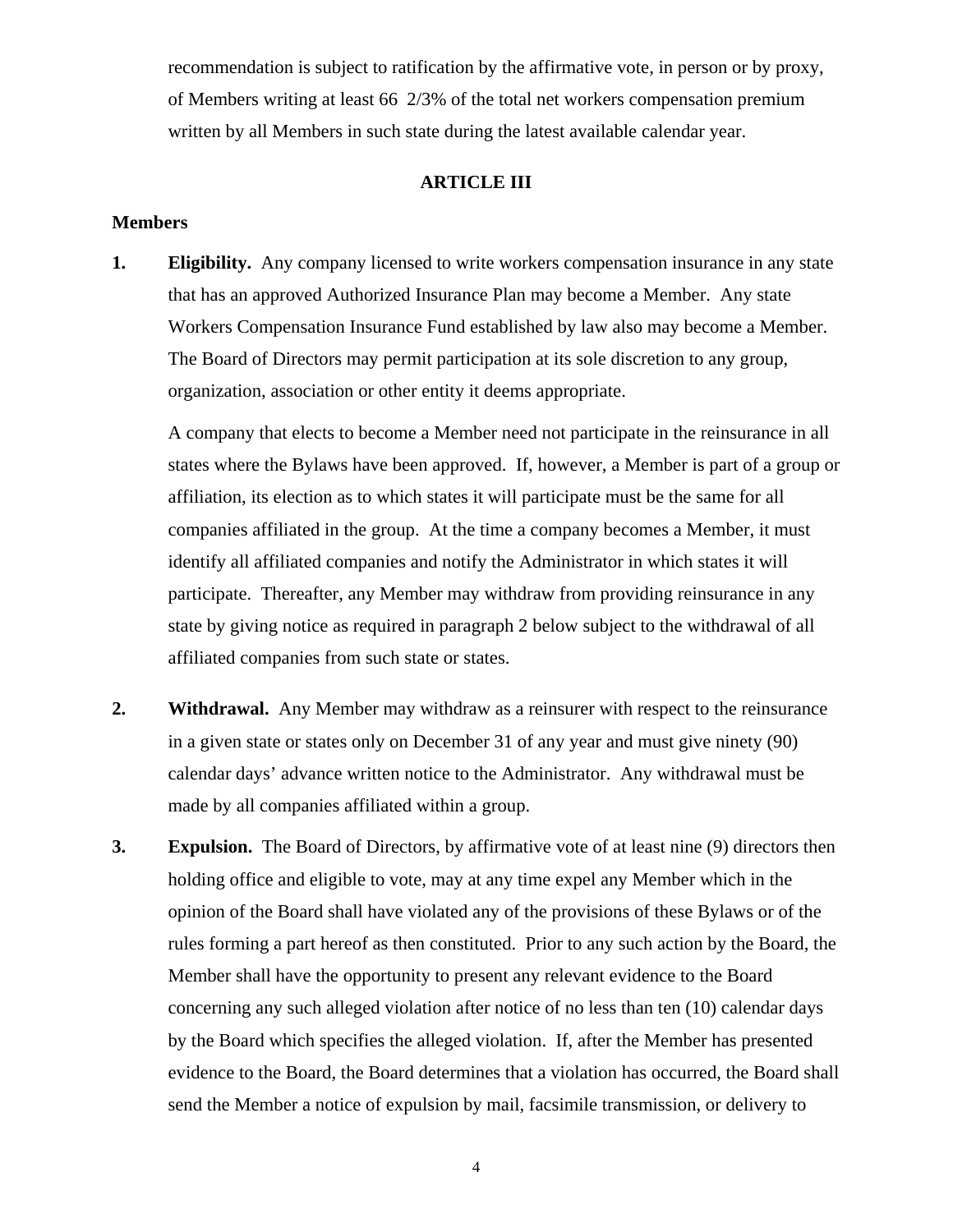Notice of an expulsion shall be given to the insurance regulator in each state where the expelled Member was providing reinsurance. The expelled Member shall have the right to request a review of the Board of Directors' decision by the insurance regulator pursuant to the Dispute Resolution Procedures under the applicable Authorized Insurance Plans.

**4. Obligations After Termination.** Any Member which terminates participation by withdrawal or by expulsion or has withdrawn from providing reinsurance in a certain state or states shall, nevertheless, with respect to risks in force prior to midnight of the effective date of such termination or withdrawal, continue to be governed by these Bylaws, the Reinsurance Agreements, and the rules and procedures promulgated thereunder.

## **5. Insolvency.**

- (a) In the event any Member shall become insolvent, as hereinafter defined, participation by such company under these Bylaws and the Reinsurance Agreements shall be deemed terminated at the time such Member becomes insolvent subject to the further provisions of Section 5(e). As used herein, "insolvent" means being the subject of receivership, conservatorship, rehabilitation, liquidation, or similar court proceedings, whether voluntary or involuntary, in any jurisdiction.
- (b) In the event a Servicing Carrier becomes insolvent, the Administrator, acting on behalf of each of the Members as directed by the Board of Directors, shall have the option to:
	- (i) pay to the receiver, conservator, rehabilitator, liquidator or other appropriate representative all losses and expenses for which such insolvent Servicing Carrier shall have become liable arising out of policies reinsured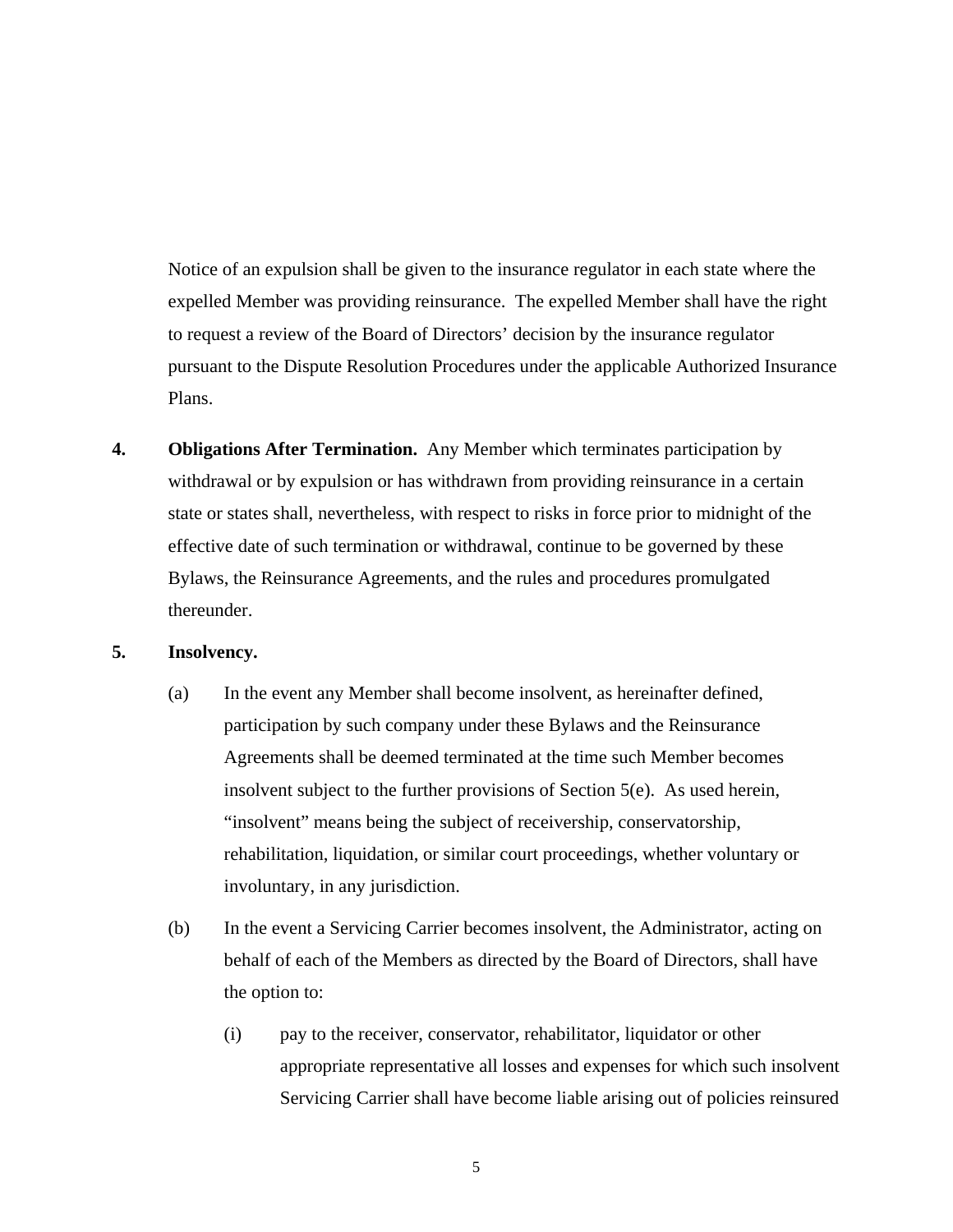- (ii) subject to the approval of the receiver, conservator, rehabilitator, liquidator or other representative, and subject to the approval of any court having jurisdiction over the proceedings, terminate the obligation of the Members to such insolvent Servicing Carrier under the Reinsurance Agreements with such insolvent Servicing Carrier for losses, costs and expenses for which the insolvent Servicing Carrier shall have become liable. If this option is exercised, and where appropriate in the jurisdiction involved, the Administrator shall make arrangements to have all risks that have been assigned to and are being serviced by such insolvent Servicing Carrier reassigned to another Servicing Carrier or third party service provider for servicing. Such successor Servicing Carrier or third party service provider shall assume all the duties and obligations of the insolvent Servicing Carrier and shall be entitled to the reinsurance provided by the Members. Payment made on account of such risks, including expenses for the servicing thereof, shall be apportioned prorata among the remaining Members in accordance with the method provided for the apportioning of assessments.
- (c) The outstanding liability to the Members of any insolvent Member, whether in its capacity as a Servicing Carrier or a Member or both, and except for the portion unexpended of any amount of premium retained for servicing by such insolvent Member (if a Servicing Carrier), shall, in event of such insolvency, and subject to any other or further provision with respect thereto which may be from time to time embodied in the rules and procedures adopted hereunder, be assumed by and apportioned among the remaining Members in the same manner in which liability for assessments is apportioned. No premium distributions or refunds shall be made to such insolvent Member until all of its liabilities to the Members and all liabilities assumed by the Members by virtue of the provisions in this section shall have been fully settled and satisfied.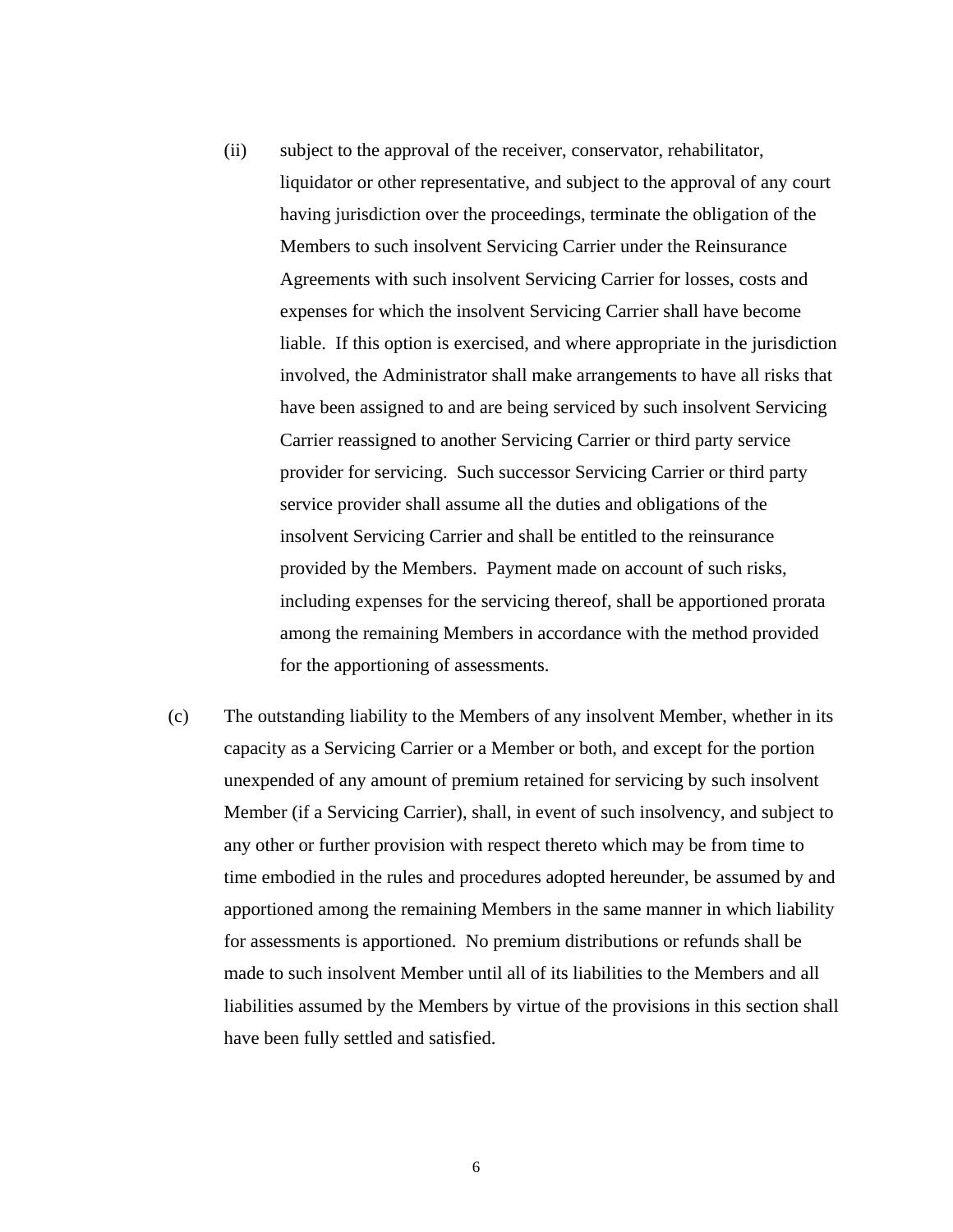The Members shall have all the rights allowed by law against the estate or funds of such insolvent Servicing Carrier for recovery of funds disbursed (including the payment of losses, costs, expenses and unearned Servicing Carrier allowance) to insolvent Servicing Carriers which have been absorbed by the Members as herein provided. The Administrator may assert and enforce such rights on behalf of the remaining Members, and is hereby appointed as their attorney-in-fact for this purpose, to assist and enforce such rights or any compromise on their behalf.

Upon the insolvency of a Servicing Carrier, all amounts due to such insolvent Servicing Carrier from the Members as a result of the reinsurance provided to such Servicing Carrier and all amounts due from the insolvent Servicing Carrier as a Member to other Servicing Carriers it reinsures shall be merged into one account and deemed mutual debts and credits which solvent Members and Servicing Carriers may offset.

In the event of the insolvency of a Member, any amounts owed to such insolvent Member from any Servicing Carrier under any Reinsurance Agreement may be offset from any amounts owed (either due or to become due) by such insolvent Member to any Servicing Carrier under the same Reinsurance Agreements. It is the intent of this provision that all amounts due to or from an insolvent Member under this provision will be treated as mutual debts and credits for purposes of offset rights.

- (d) The Board of Directors shall have the discretion to terminate participation of any or all affiliated companies of the insolvent Member. The termination of an insolvent Member or any or all companies described in this section shall not be deemed a violation of the requirement contained in Article III, Section I relating to all insurers in a group becoming Members. A decision to terminate an affiliate of an insolvent Member is reviewable under the applicable Authorized Insurance Plans.
- (e) Anything in this Section to the contrary notwithstanding, the Board of Directors may, in the event such action is in its judgment feasible and desirable, and in a manner equitable to all Members, elect not to terminate the participation of such insolvent Member, and permit such Member to continue its participation under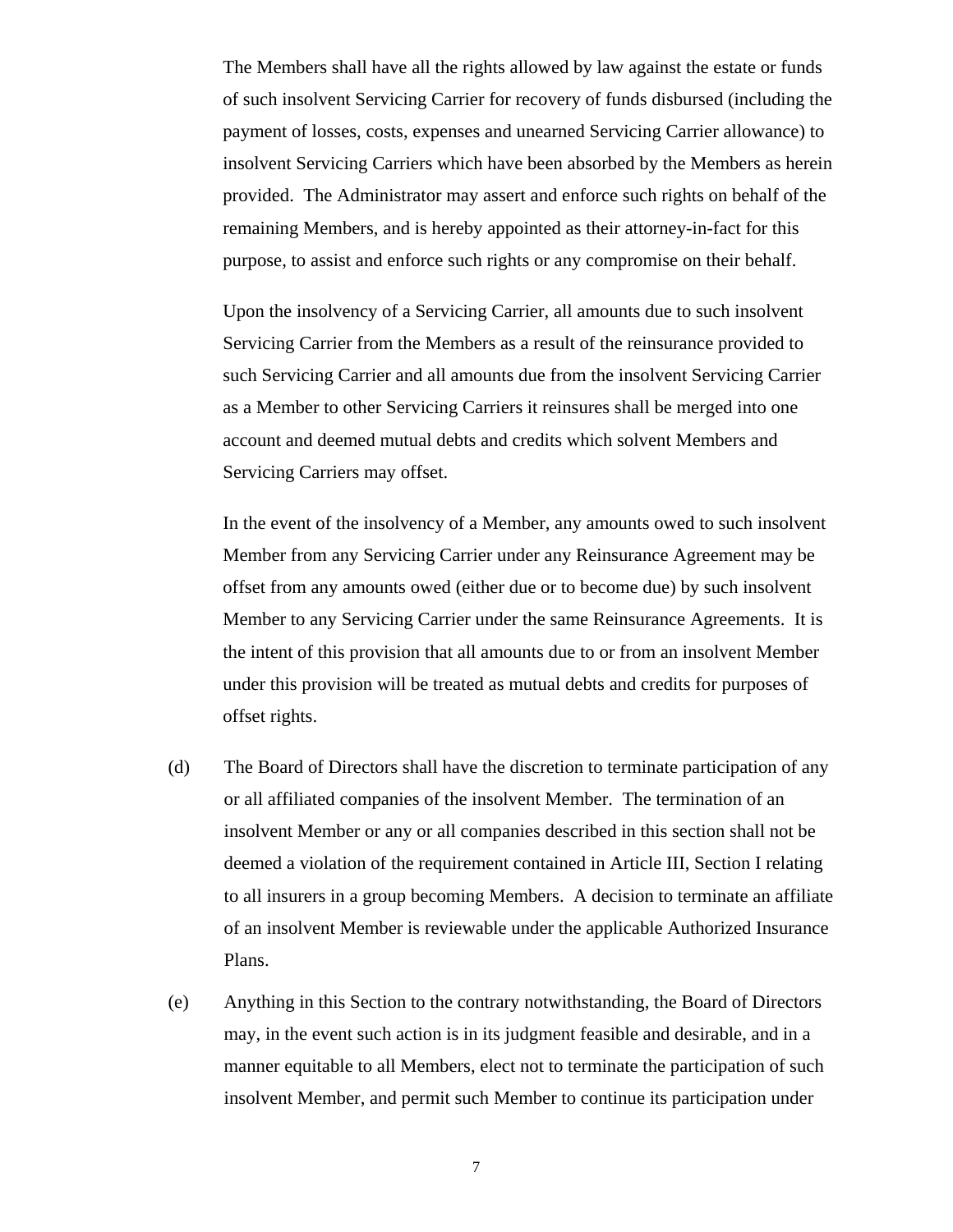(f) No member of the Board of Directors that is either an employee or representative of the insolvent Member or affiliate thereof may vote in any proceeding under this Section.

### **6. Member Obligations.**

- (a) The Administrator is authorized to establish a financial credit policy designed to protect the interests of all Members by making sure that each Member, where appropriate, has adequate financial resources to meet its obligations under the Reinsurance Agreements. The financial credit policy may include, but need not be limited to, such things as: (i) financial reporting to the Administrator; (ii) minimum financial standards which must be met by each Member; (iii) actions to be taken by the Administrator when such standards are not met; (iv) obligations of Members in respect to such financial credit policy; and (v) right of appeal. After soliciting individual input from various Members, the Administrator shall be responsible for the preparation and implementation of the financial credit policy and any subsequent amendments thereto.
- (b) Notwithstanding Section 6. (a) above and in the absence of a good faith dispute as determined by the Administrator, any Member that fails or has failed to make timely payment of its reinsurance obligations or any assessment made under these Bylaws shall become immediately liable as of the earliest date on which such failure to pay occurs, for all current assessments and reinsurance obligations and an additional amount equal to the commuted value on such date of all outstanding reinsurance obligations that such Member may have. For the purposes hereof, such commuted value shall total the amount of unearned premium reserves and incurred loss reserves then allocated to such Member hereunder, as determined by the Administrator and approved by the Board of Directors. The liability of the Member for such commuted value under this provision shall be deemed fixed, liquidated, and non-contingent as of the date of such failure to pay. The Administrator is hereby appointed the attorney-in-fact on behalf of all Members to assert and enforce such liability or any compromise thereof on their behalf.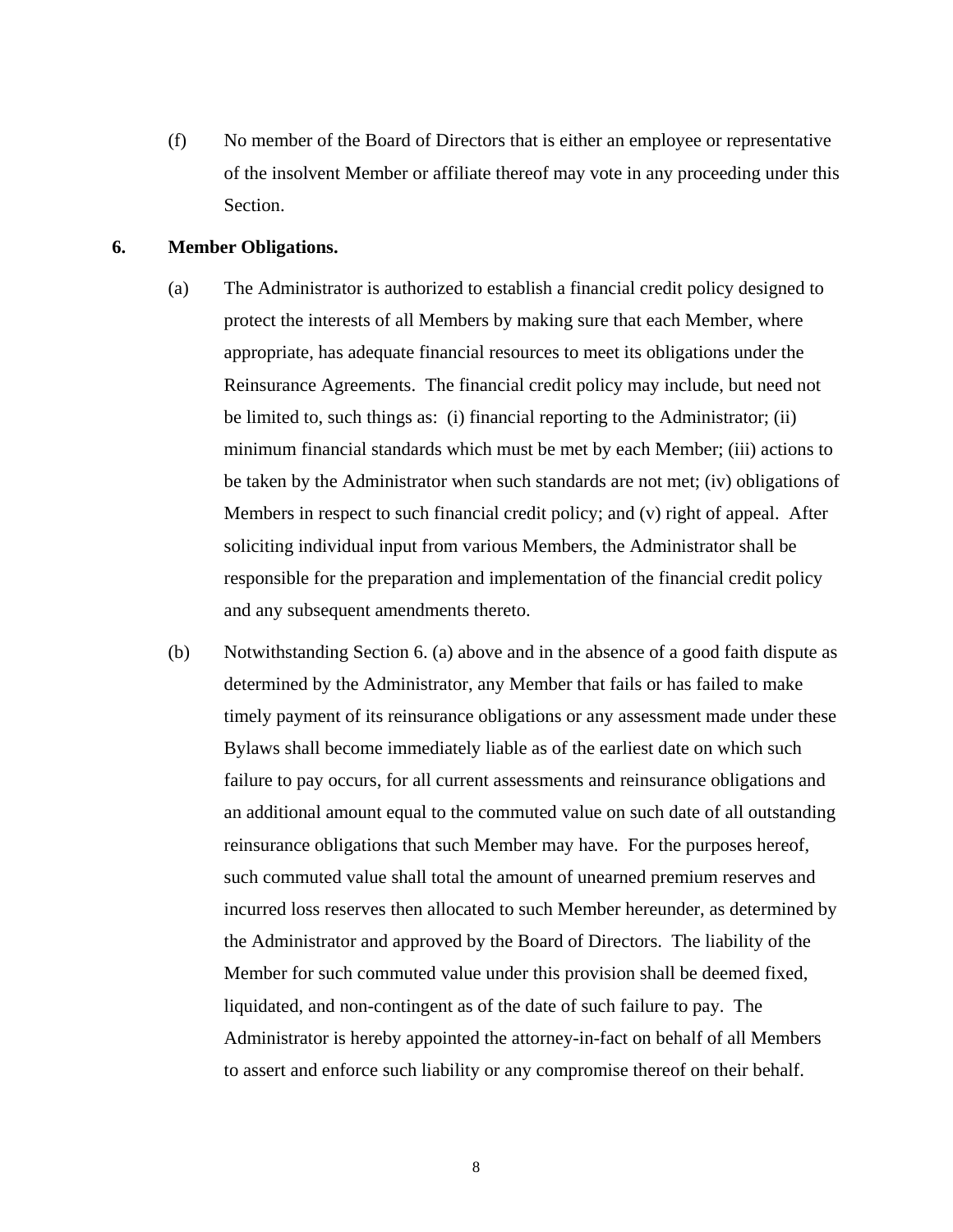- (c) In addition to Sections 6. (a) and (b) above, if the Administrator determines that there is a substantial likelihood that a Member's reserves are not adequate to meet its obligations under the Reinsurance Agreements, the Administrator shall have authority to order that all premium distributions or refunds due or that may become due to the Member be paid into escrow or trust with the Administrator, or otherwise be withheld from distribution to the Member, to secure the Member's obligations and that the Member provide a letter of credit or such other form of security and in such amount approved by the Administrator to secure the Member's future liabilities.
- **7. Authority to Commute.** The Board shall have the authority to direct the Administrator to enter into agreements on such terms as may be fair and reasonable for the following:
	- (a) to commute with a Servicing Carrier all obligations owed by Members to such Servicing Carrier under the Bylaws or the Reinsurance Agreements;
	- (b) to commute any specific policy year or years of an individual Member; or
	- (c) to novate or reinsure policy years that have more than ten (10) years of experience.

When required under (a) or (c) above, such commutation or novation can only be effected with the agreement of the Servicing Carrier or carriers involved.

Any financial obligations arising under any agreement entered into under this Section 7 shall be binding upon the Member or Members.

# **ARTICLE IV**

# **Member Meetings and Voting Rights**

- **1. Regular Meetings.** The Members shall meet annually on the third Wednesday of June, or on such other date as the Board of Directors may determine, and at such place as the Board of Directors may determine.
- **2. Special Meetings.** Special meetings of the Members may be called at any time by the Chair of the Board of Directors and shall be called by the Chair upon the written request of three (3) non-affiliated Members.
- **3. Notice of Meetings.** Except as otherwise provided in Article IX, notice of all annual and special meetings shall be given or caused to be given by the Chair, in writing, mailed or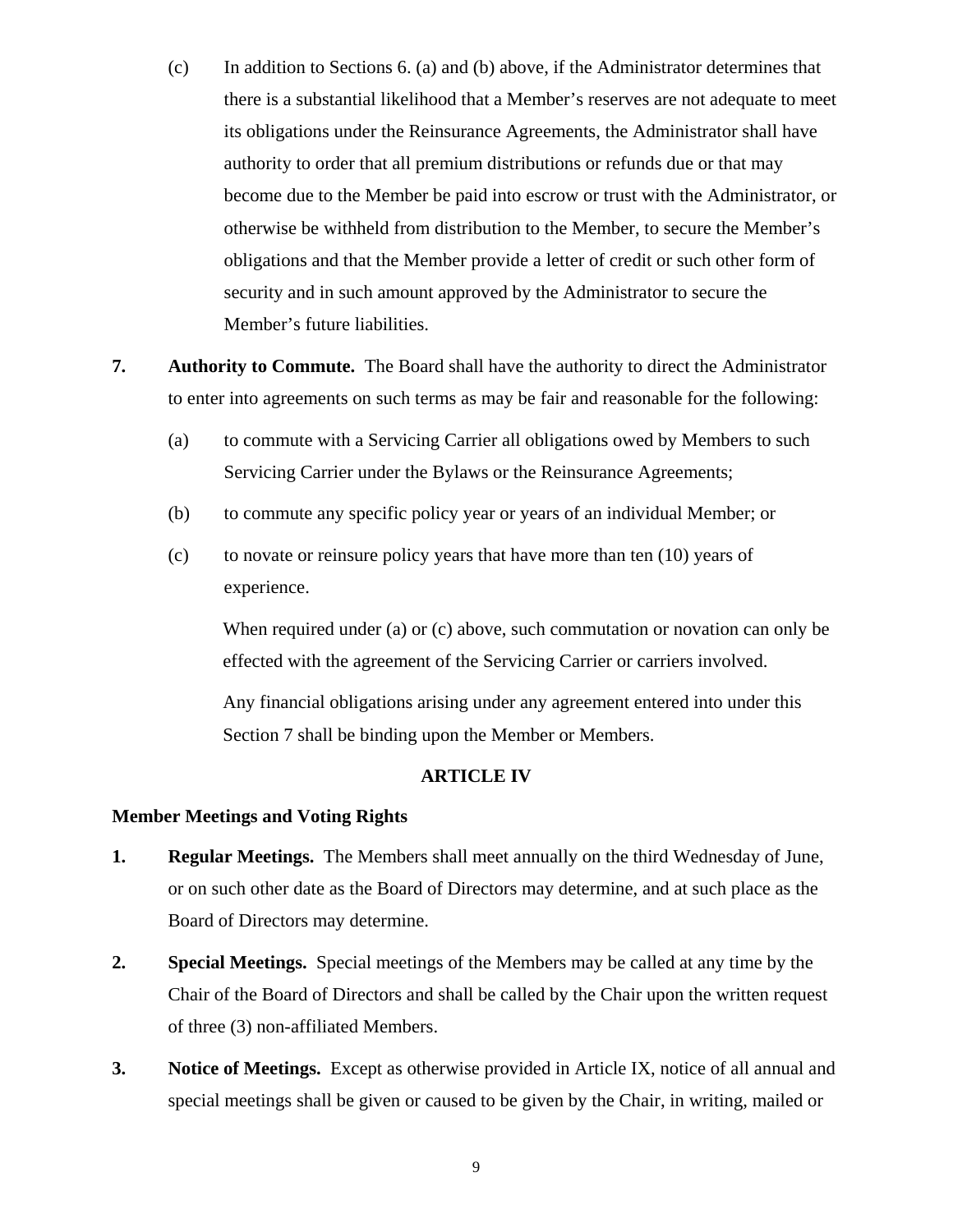- **4. Quorum.** A quorum at any annual or special meeting shall consist of Members represented in person or by proxy that write not less than 50.1% of the total net workers compensation premiums written by all Members during the latest calendar year for which information is available in all states where these Bylaws are operative. For purposes of determining a quorum and any vote taken hereunder, the net workers compensation premium written for each Member shall only include those states where such Member is providing reinsurance.
- **5. Powers.** The purpose of any special meeting shall be stated in the notice thereof; but at all such meetings and at annual meetings, Members may consider and act upon all matters brought before them, except where otherwise specifically provided in these Bylaws.
- **6. Voting Rights.** Except where otherwise provided in these Bylaws, at all meetings action may be taken only upon affirmative vote of a majority of the Members that write not less than 50.1 % of the total net workers compensation premiums written by all Members during the latest calendar year for which information is available in all states where these Bylaws are operative. If such meeting is limited to matters involving one state by the terms of the notice of meeting, no action may be taken unless there has been an affirmative vote of Members that write not less than 50.1% of the total net workers compensation premiums written by all Members providing reinsurance in such state during the latest calendar year for which information is available in such state.
- **7. Proxies and Mail Votes.** Members may be represented at any meeting by proxy. Every proxy shall be in writing and signed by an authorized officer of the Member. No proxy shall be valid after the expiration of six (6) months after the date thereof. Every proxy shall be revocable at the pleasure of the Member executing it. Before any proxy can be voted, it shall first be filed with the Chair of the Board of Directors or the Chair's designee not later than one (1) full business day in advance of the meeting.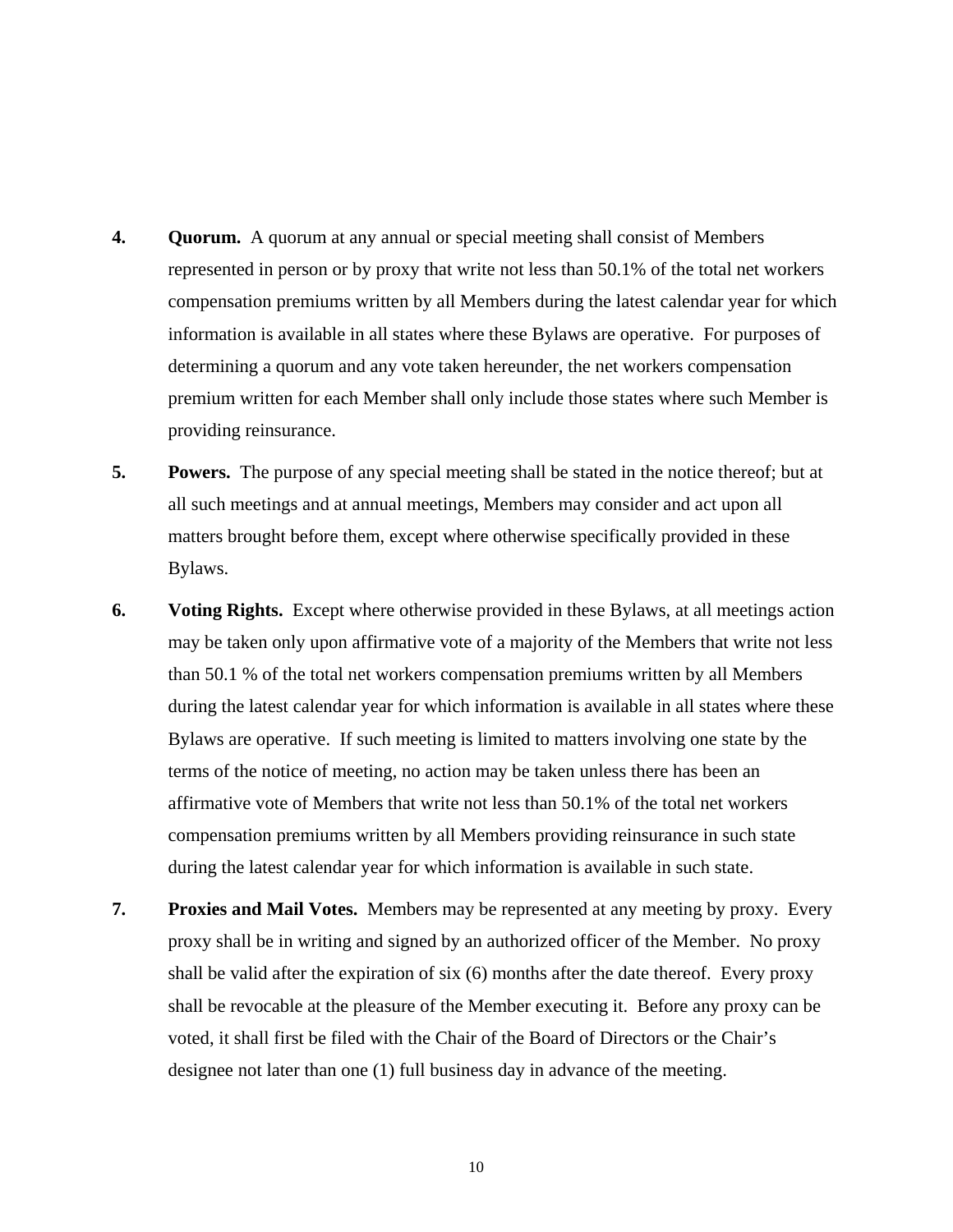- **8. Procedure / Minutes of Meetings.** Minutes of all meetings of the Members and of the Board of Directors shall be recorded and be available to all Members. Except as otherwise specifically provided in these Bylaws, all annual and special meetings shall be conducted in accordance with the rules of parliamentary procedure established in the most current edition of *Robert's Rules of Order.*
- **9.** Action may be taken without a meeting in accordance with statutory requirements.

# **ARTICLE V**

# **Board of Directors**

**1. Number and Term of Office.** Except for those powers specifically granted to the Administrator or an administrator under any Authorized Insurance Plan, these Bylaws and the Administrative Agreement, the operation, business and affairs of all matters arising under these Bylaws shall be managed and controlled by a Board of Directors composed of twelve (12) individuals, none of whom are employees or representatives of the same Member. Only individuals who are employees or representatives of Members shall be eligible for election as Directors.

The Board shall be elected by the Members at the annual meeting of the Members. Board elections shall be made for staggered terms, with such terms effective immediately upon adjournment of the annual meeting of the Members.

Four (4) individuals shall be elected annually for a term of three (3) years. No individual serving on the Board for a full term shall succeed himself or herself, except where a sufficient number of non-succeeding individuals cannot be induced to serve on the Board.

No more than five (5) of the twelve (12) Board members shall be employees or representatives of Members that are Servicing Carriers.

To facilitate voting for members of the Board of Directors at annual meetings, at least sixty (60) days prior to each annual meeting the Board shall appoint a Nominating Committee consisting of four (4) Members. The Nominating Committee shall make nominations for the terms that are expiring at the next annual meeting. The Nominating Committee recommendations shall be reported to all Members at least one (1) week prior to the annual meeting. Any Member can make additional nominations at the annual meeting.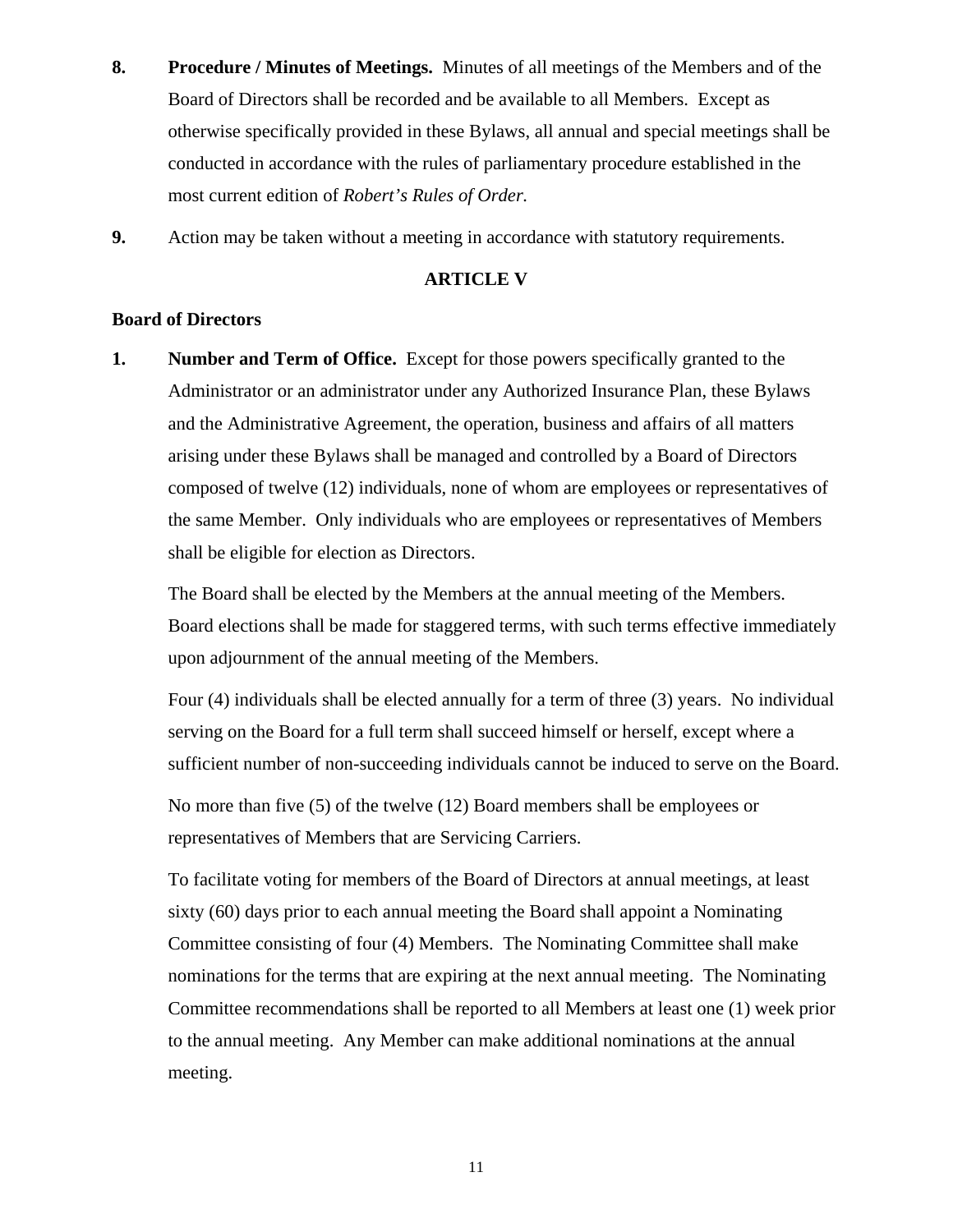- **2. Vacancies.** If a vacancy occurs in the Board of Directors, the Board shall appoint a replacement which will serve until an election can be held at the next annual or special meeting of the Members to fill the unexpired term.
- **3. Place of Meetings.** All meetings of the Board shall be held at a place designated by the Chair.
- **4. Quorum and Voting Rights.** A majority of the Board of Directors shall constitute a quorum. Each Board member shall be entitled to one vote. Proxy voting shall not be permitted. Any Board action requires an affirmative vote of a majority of the Board present for the meeting at which a quorum is present. If such votes are not cast, the matter fails adoption except as provided for elsewhere in these Bylaws. In the absence of a quorum, the Board, subject, however, to the provisions of Section 2 of this Article V relative to filling vacancies on the Board, shall have no power except that a majority of the Board of Directors in attendance may adjourn the meeting from time to time until a quorum shall attend.
- **5. Meetings.** The Board shall meet within thirty (30) calendar days next following the annual election of the Board for the purpose of electing officers to serve for the next ensuing year and for the transaction of all other business within the powers of the Board. Other regular meetings of the Board of Directors shall be held at such places and on such dates as the Board may from time to time determine. Special meetings of the Board may be called at any time by the Chair, or by the Chair upon written request of three (3) nonaffiliated Board members. Such notice of regular and special meetings of the Board shall be given as may be determined by the Board or, in the event the period or method of notice shall not have been prescribed, as the Chair shall deem reasonable. Board members may participate in meetings of the Board by means of a conference telephone, video conference, or similar communications method by which all persons participating in the meeting can hear each other at the same time, and participation by such means shall constitute presence in person at such meeting.
- **6. Action Without Meeting.** Any action of the Board of Directors may be taken without a meeting if a consent in writing setting forth the action so taken is signed by all of the Board members then in office and is filed with the minutes of the Board of Directors. Such unanimous written consent shall have the same effect as a unanimous vote of the Board.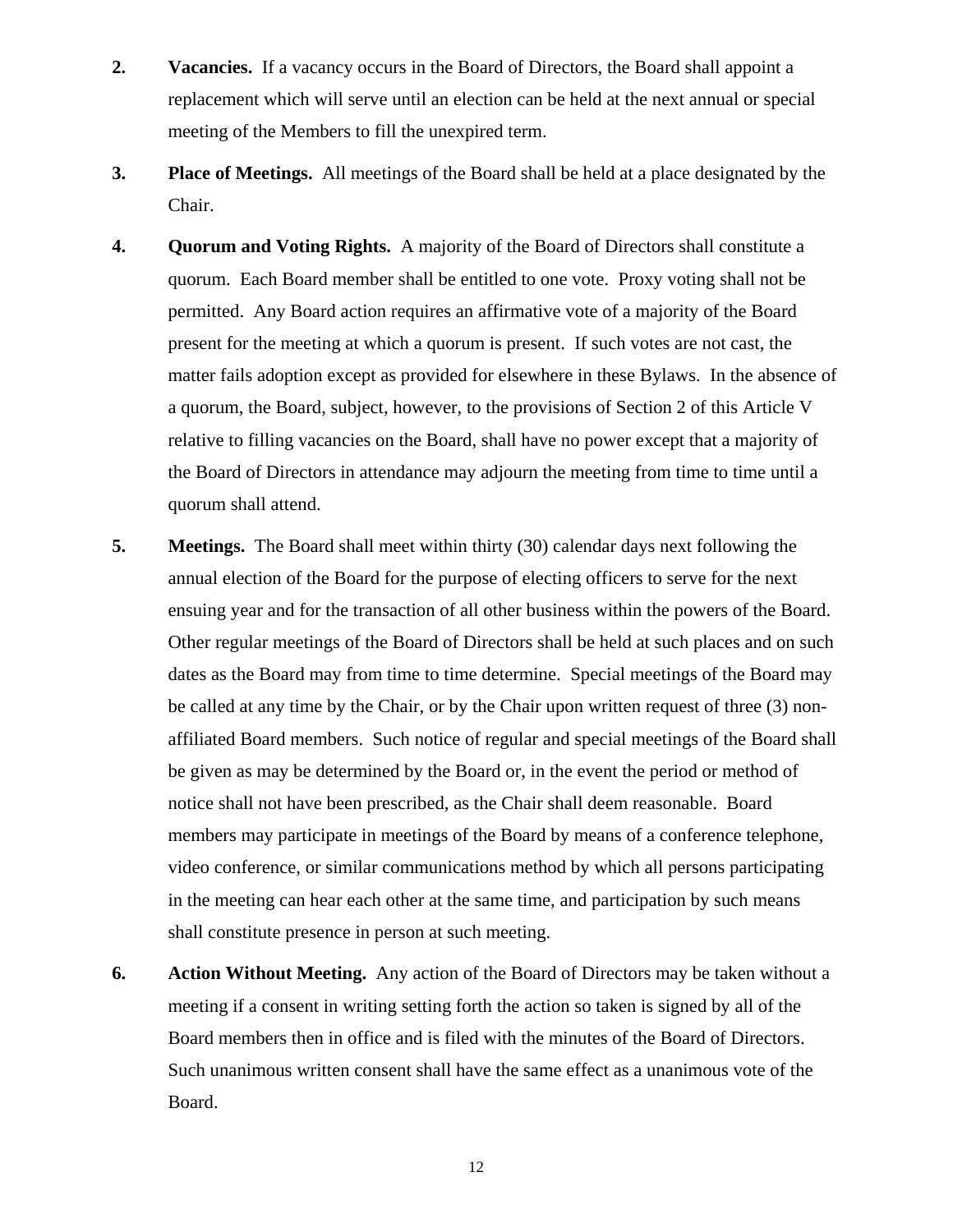- **7. Authorization.** These Bylaws shall not apply to any Insurance Plan unless the incorporation of these Bylaws into such Insurance Plan is first authorized by the Board of Directors, or the Board approves their application upon some other form of approval by the insurance regulator. The Board has the power, through such vote, to take necessary and appropriate steps to incorporate the Bylaws into such Insurance Plans through filings with the appropriate regulators for consideration and approval, or to otherwise obtain approval from appropriate regulators. In the event that amendments to these Bylaws are not approved by the insurance regulator in a particular state, the most recently approved version of the Bylaws shall continue to apply to risks written through the Insurance Plan in that state.
- **8. Plan Changes.** The Board shall monitor and review any change in any Authorized Insurance Plan and any changes in the identity of the Plan Administrator for any such Plan. The Board shall assess the effect of any such changes on the interests of the Members and policyholders insured under any Authorized Insurance Plan and shall approve all such changes unless the Board finds that such changes would be inconsistent with the purposes of these Bylaws. If the Board does not approve such a change, the Board may elect to terminate reinsurance in accordance with the termination provisions of the applicable Reinsurance Agreement. Any decision by the Board to elect to terminate reinsurance shall be subject to the approval of the Members at any regular or special meeting thereof. At any time, the Board of Directors may develop and present proposed amendments, changes, or revisions to, or complete replacements for, an existing Authorized Insurance Plan or proposed Insurance Plan where the Board believes its proposal would be in the overall interest of the Members in a given state.
- **9. Organization and Procedure.** The members of the Board of Directors annually shall elect a Chair and a Vice-Chair. The Chair, or in his or her absence the Vice-Chair, or in the absence of both, a Chair pro tem elected by the Governors present, shall act as a Chair of every meeting of the Board; and the Chair shall appoint a person to act as secretary of the meeting, who shall keep a record of the Board's proceedings. The order of business at all meetings of the Board shall be determined by the Chair. Except as otherwise specifically provided in these Bylaws, all meetings of the Board shall be conducted in accordance with the rules of parliamentary procedure established in tire most current edition of *Robert's Rules of Order.*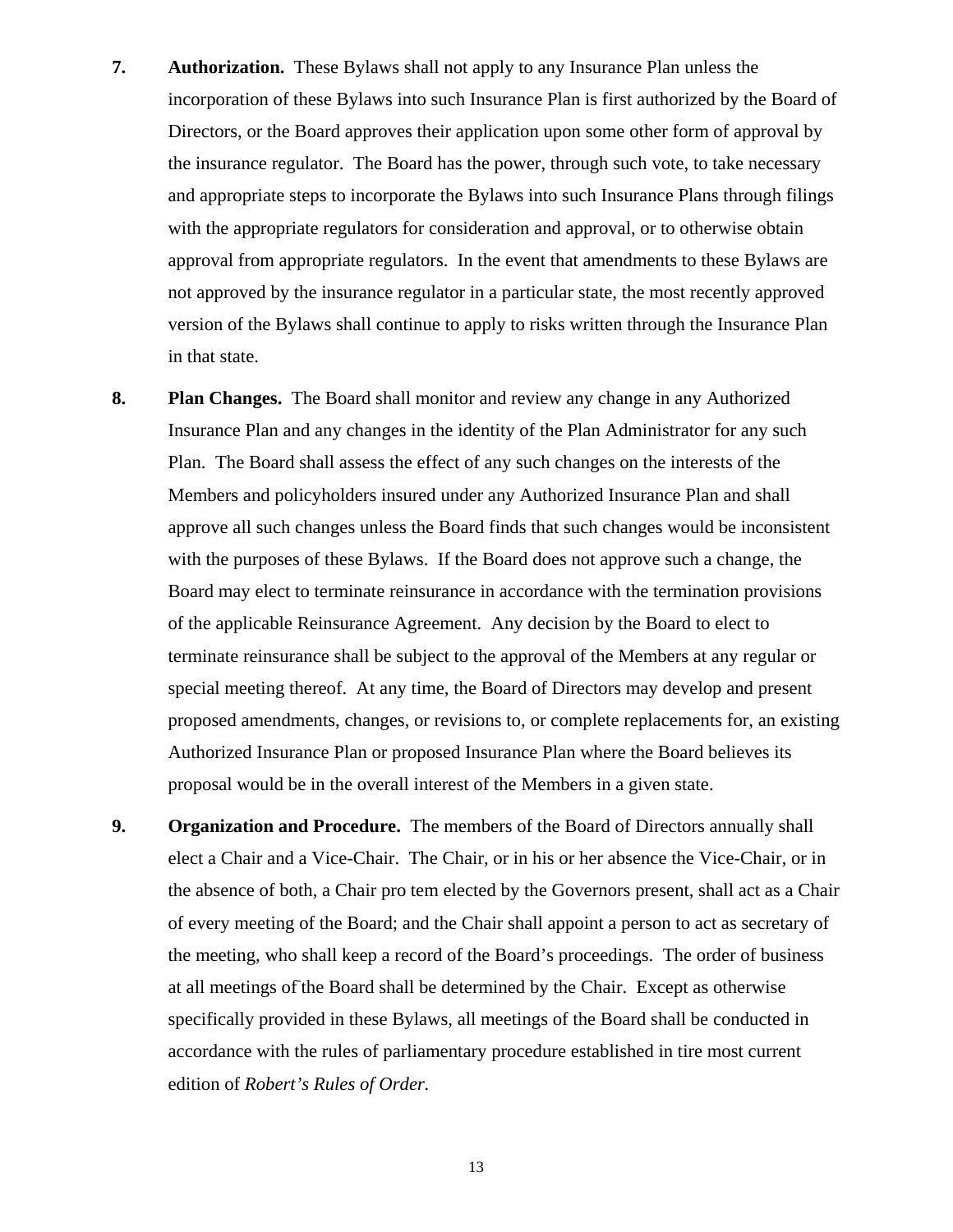- **10. Disputes and Appeals.** In addition to the powers elsewhere conferred upon it by these Bylaws, the Board of Directors shall constitute a committee with full authority to pass upon all disputes arising with respect to these Bylaws, including without limitation any questions as to the application, scope, and effect of these Bylaws. The ruling or a majority of the Board as then constituted on any such dispute or question following reasonable notice and an opportunity for a hearing shall be final. All disputes reviewed by the Board of Directors and appeals therefrom shall be subject to and in accord with the Dispute Resolution Procedures provided for in the various Authorized Insurance Plans.
- **11. Rules and Procedures.** The Board of Directors shall have the right to promulgate and adopt rules and procedures for the purpose of implementing the terms of these Bylaws and may also delegate their power to promulgate and adopt rules and procedures to the Administrator, subject to repeal by the Board.
- **12. Authority of Administrator.** The Administrator is authorized to enter into agreements on behalf of the Members to carry out the purposes of these Bylaws, including but not limited to the Reinsurance Agreements. Upon direction by the Board of Directors, the Administrator is empowered to act as attorney-in-fact for each Member to prosecute, to defend, to submit to arbitration, to settle, and to propose or to accept a compromise with respect to, any claim existing in favor of, or against, such Member based on or involving any matter relating to the Bylaws or to intervene in any action or proceeding related thereto. The Administrator or an officer thereof is authorized to certify these Bylaws, acts taken by the Board or the Members, the tenure of, signatures, identity and acts of officers or other officials, or other official acts; and such certificates may be relied upon by any person to whom the same shall be given, until receipt of notice to the contrary.
- **13. Chair.** The Chair shall be chief executive officer under these Bylaws, and shall have overall control of and responsibility for all activities subject to these Bylaws and other powers which are incidental thereto. The Chair shall serve for a term of one year and any Member serving as Chair for such term or any portion thereof may succeed himself or herself, provided further that the Chair shall be limited to two (2) consecutive one-year terms, unless otherwise approved by the Board of Directors. The Chair shall not vote in any matter requiring action by the Board of Directors under these Bylaws, except in the event of a tie vote among those Board members voting on any particular matter.
- **14. Vice-Chair.** The Vice-Chair shall have immediate charge, subject to the direction and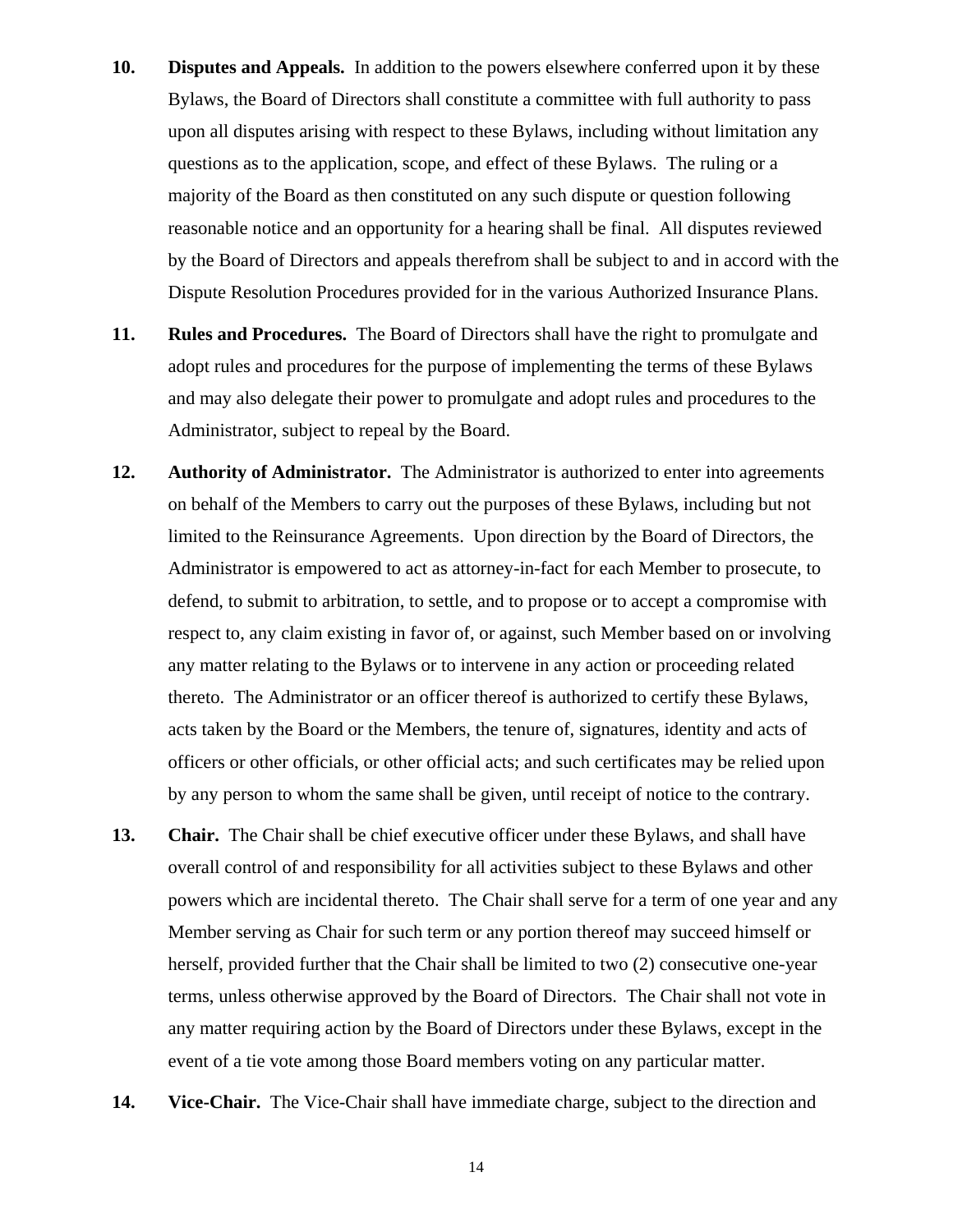**15. Committees.** The Chair may from time to time appoint such committees, (which may include representatives from Members that are not represented on the Board), with such duties and subject to such rules or conditions, not inconsistent herewith, as the Chair may deem desirable. The Chair shall appoint a Chair of each committee, who shall have the same powers and duties with respect to the committee so chaired as the Chair of the Board of Directors has with respect to the Board as a whole. Committee meetings shall be convened and conducted, and action may be taken by each committee, in the same manner as is provided herein for meetings and action of the Board of Directors.

### **ARTICLE VI**

### **Fiscal Matters**

- **1. Fiscal Year.** The Corporation's fiscal year shall be the calendar year unless otherwise established by the Board of Directors.
- **2. Accounts.** Funds held temporarily for the benefit of Members, including funds withheld pursuant to Article III, Section 6, shall be held by the Administrator and kept on deposit in such banks, trust companies or other depositories as may from time to time be designated and prescribed by resolution of the Board of Directors. The Administrator shall have full authority to deposit, withdraw, and invest such funds in order to carry out the purposes of these Bylaws and the Reinsurance Agreements. The Administrator shall keep accurate records to identify such deposits, withdrawals, and investments which shall be available for review by the Board at any time.
- **3.** Investment Income. All income on the funds held for the benefit of the Members shall, upon receipt thereof, become subject to all the appropriate provisions of these Bylaws and the Reinsurance Agreements, except for funds held pursuant to Article III, Section 6 in which case interest will be for the benefit of the Member that has provided the security required.

# **ARTICLE VII**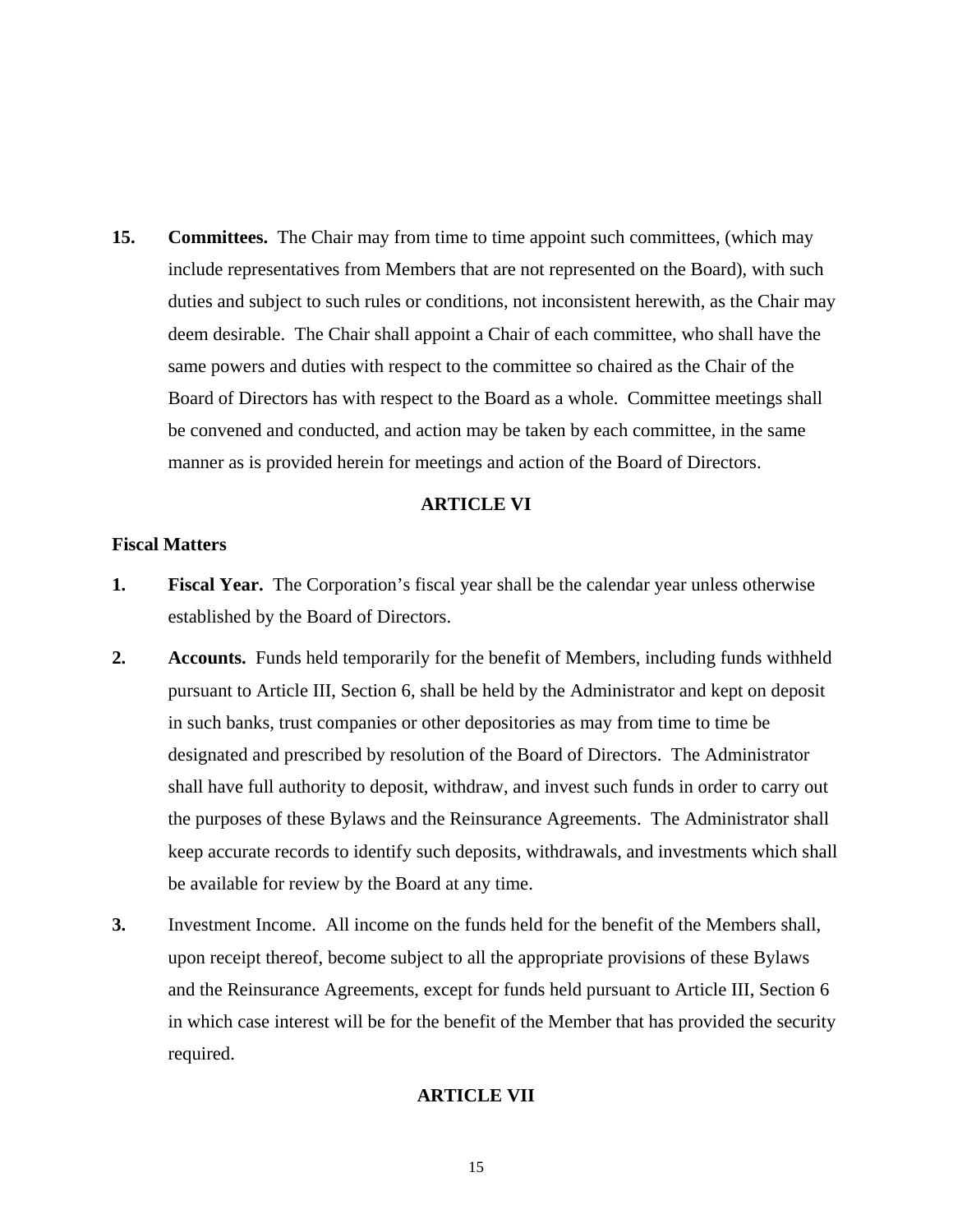### **Indemnification**

- **1. Indemnification in Actions Other than by or in the Right of the Corporation.** The Corporation shall indemnify any person or Member who was or is a party, or is threatened to be made a party to any threatened, pending, or completed action, suit or proceeding, whether civil, criminal, administrative or investigative (other than an action by or in the right of the Corporation) by reason of the fact that he, she or such Member is or was a director, officer, employee, member or agent of the Corporation, or (in the case of natural persons) who is or was serving at the request of the Corporation as a director, officer, employee or agent of another Corporation, partnership, joint venture, trust or other enterprise, against expenses (including attorneys' fees), judgments, fines and amounts paid in settlement actually and reasonably incurred by such person or Member in connection with such action, suit or proceeding, if such person (or, in the case of a Member, the natural persons acting as representatives of such Member) acted in good faith and in a manner he or she reasonably believed to be in, or not opposed to, the best interests of the Corporation and, with respect to any criminal action or proceeding, had no reasonable cause to believe his or her conduct was unlawful. The termination of any action, suit or proceeding by judgment, order, settlement, or conviction, or upon a plea of *nolo contendere* or its equivalent, shall not, of itself, create a presumption that the person or representative did not act in good faith and in a manner which he or she reasonably believed to be in or not opposed to the best interests of the Corporation or, with respect to any criminal action or proceeding, that the person or representative had reasonable cause to believe that his or her conduct was unlawful.
- **2. Indemnification in Actions by or in the Right of the Corporation.** The Corporation shall indemnify any person or Member, except as provided in Section 13 below, who was or is a party, or is threatened to be made a party to any threatened, pending or completed action or suit by or in the right of the Corporation to procure a judgment in its favor by reason of the fact that such person or member is or was a director, officer, employee, member or agent of the Corporation, or (in the case of natural persons) who is or was serving at the request of the corporation as a director, officer, employee, or agent of another corporation, partnership, joint venture, trust or other enterprise, against expenses (including attorneys' fees) actually and reasonably incurred by such person or Member in connection with the defense or settlement of such action or suit, if such person (or, in the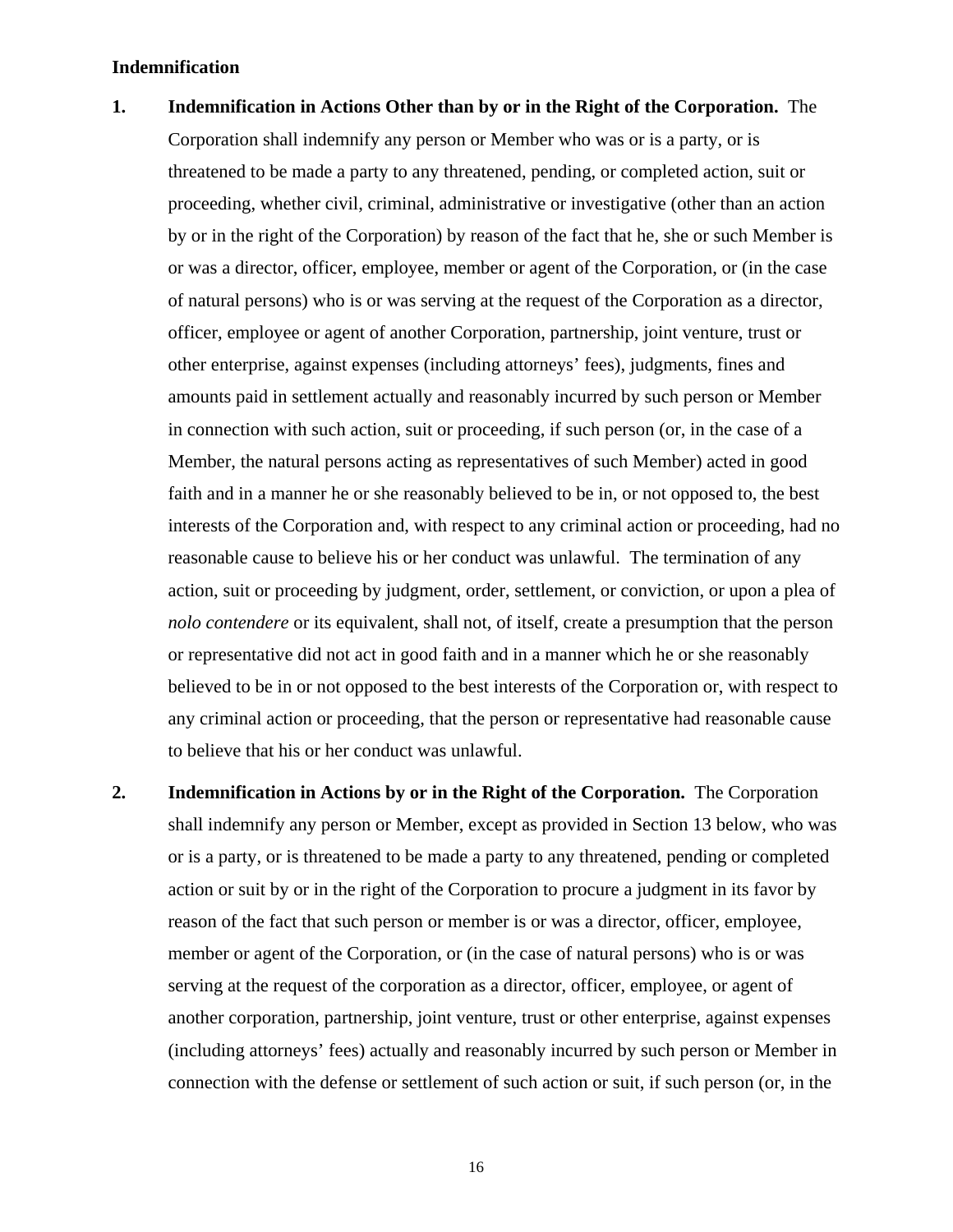- **3. Notice to Corporation.** With respect to any action or suit to which this Article applies, the party to be indemnified hereunder shall give notice to the Corporation as soon as practicable of any such action or suit, and no expenses (including attorneys' fees) shall be incurred by such party, nor shall such action or suit be settled, without consent of the Corporation, such consent not to be unreasonably withheld.
- **4. Determination of Conduct.** Any indemnification under Sections 1 and 2 of this Article (unless ordered by a court) shall be made by the Corporation only as authorized in the specific case, upon a determination by the board of directors that indemnification of the party seeking such indemnification is proper in the circumstances because such party has met the applicable standard of conduct set forth in Sections 1 or 2 of this Article. Such determination shall be made with respect to a person who is a director or officer at the time of the determination (a) by the majority vote of the directors who are not parties to such action, suit or proceeding even though less than a quorum; (b) by a committee of the directors designated by a majority vote of the directors, even though less than a quorum; (c) if there are no such directors, or if the directors so direct, by independent legal counsel in a written opinion; or (d) by the members entitled to vote, if any.
- **5. Payment of Expenses in Advance.** Expenses (including attorney's fees) incurred by an officer or director in defending a civil or criminal action, suit or proceeding shall be paid by the Corporation in advance of the final disposition of such action, suit or proceeding, as authorized by the board of directors in the specific case, upon receipt of an undertaking by or on behalf of the director or officer, to repay such amount, unless it shall ultimately be determined that he or she is entitled to be indemnified by the Corporation as
	- 17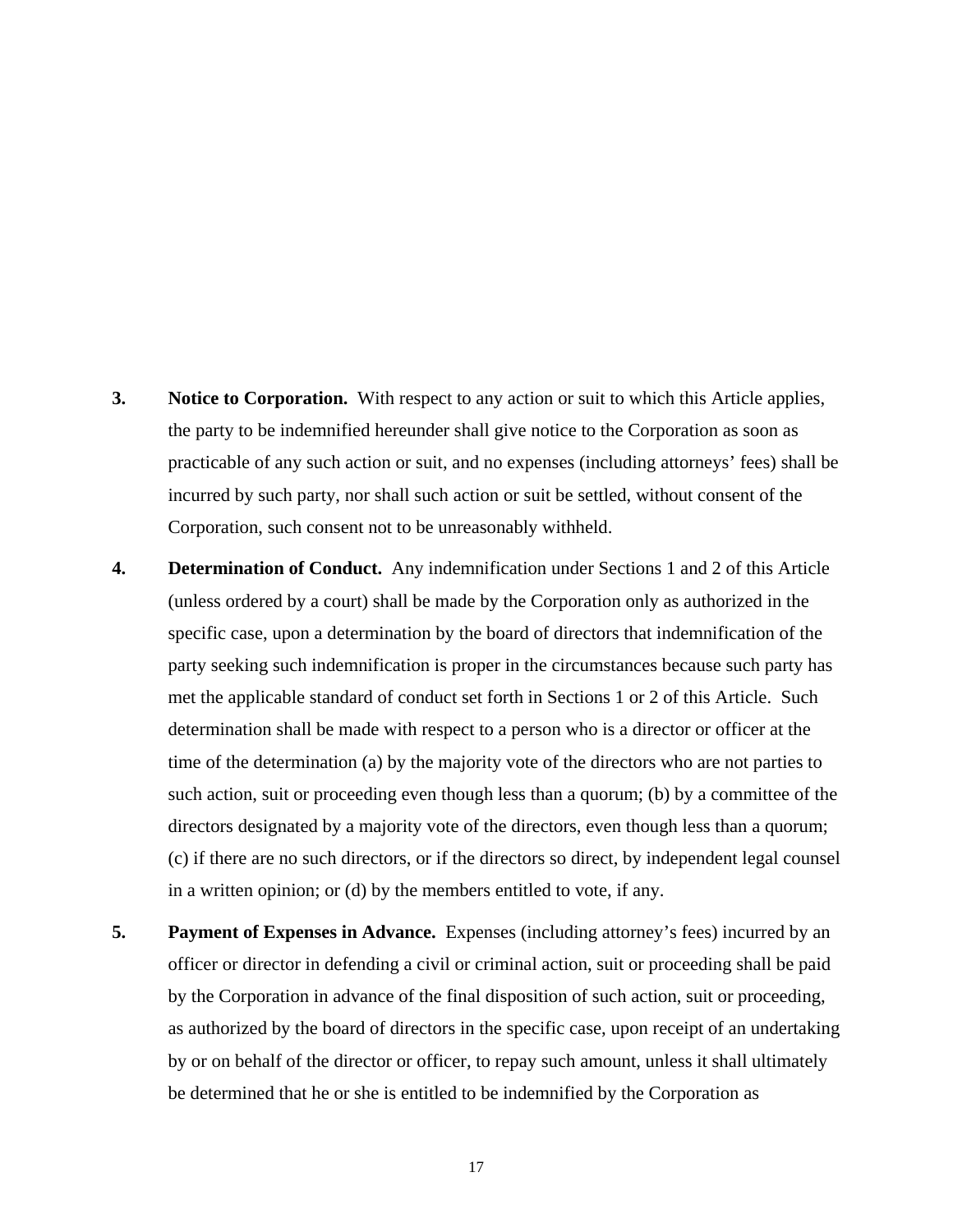- **6. Indemnification Not Exclusive**. The indemnification provided by this Article shall not be deemed exclusive of any other rights to which those seeking indemnification may be entitled under any bylaw, agreement, vote of Members or disinterested directors, or otherwise, both as to action in such party's official capacity and as to action in another capacity while holding such office, and shall continue as to a party who has ceased to be a director, officer, employee, member or agent, and shall inure to the benefit of the heirs, executors, administrators and corporate successors of such a party.
- **7. Insurance.** The Corporation may purchase and maintain insurance on behalf of any person who is or was a director, officer, employee or agent of the Corporation, or who is or was serving at the request of the Corporation as a director, officer, employee or agent of another corporation, partnership, joint venture, trust or other enterprise, against any liability asserted against such person and incurred by such person in any such capacity, or arising out of his or her status as such, whether or not the Corporation would have the power to indemnify such person against such liability under the provisions of this Article.
- **8. Notice to Members.** If the Corporation has paid indemnity or has advanced expenses under Section 2 of this Article to a director or officer, the corporation shall report the indemnification or advance in writing to Members entitled to vote with or before the notice of the next meeting of the Members entitled to vote.
- **9. References to Corporation.** For purposes of this Article, references to "the Corporation" shall include, in addition to the surviving corporation, any merging corporation (including any corporation having merged with a merging corporation) absorbed in a merger which, if its separate existence had continued, would have had the power and authority to indemnify its directors, officers, employees, members or agents, so that any party who was a director, officer, employee, member or agent of such merging corporation, or was serving at the request of such merging corporation as a director, officer, employee or agent of another corporation, partnership, joint venture, trust or other enterprise, shall stand in the same position under the provisions of this Article with respect to the surviving corporation as such party would have with respect to such merging corporation if its separate existence had continued.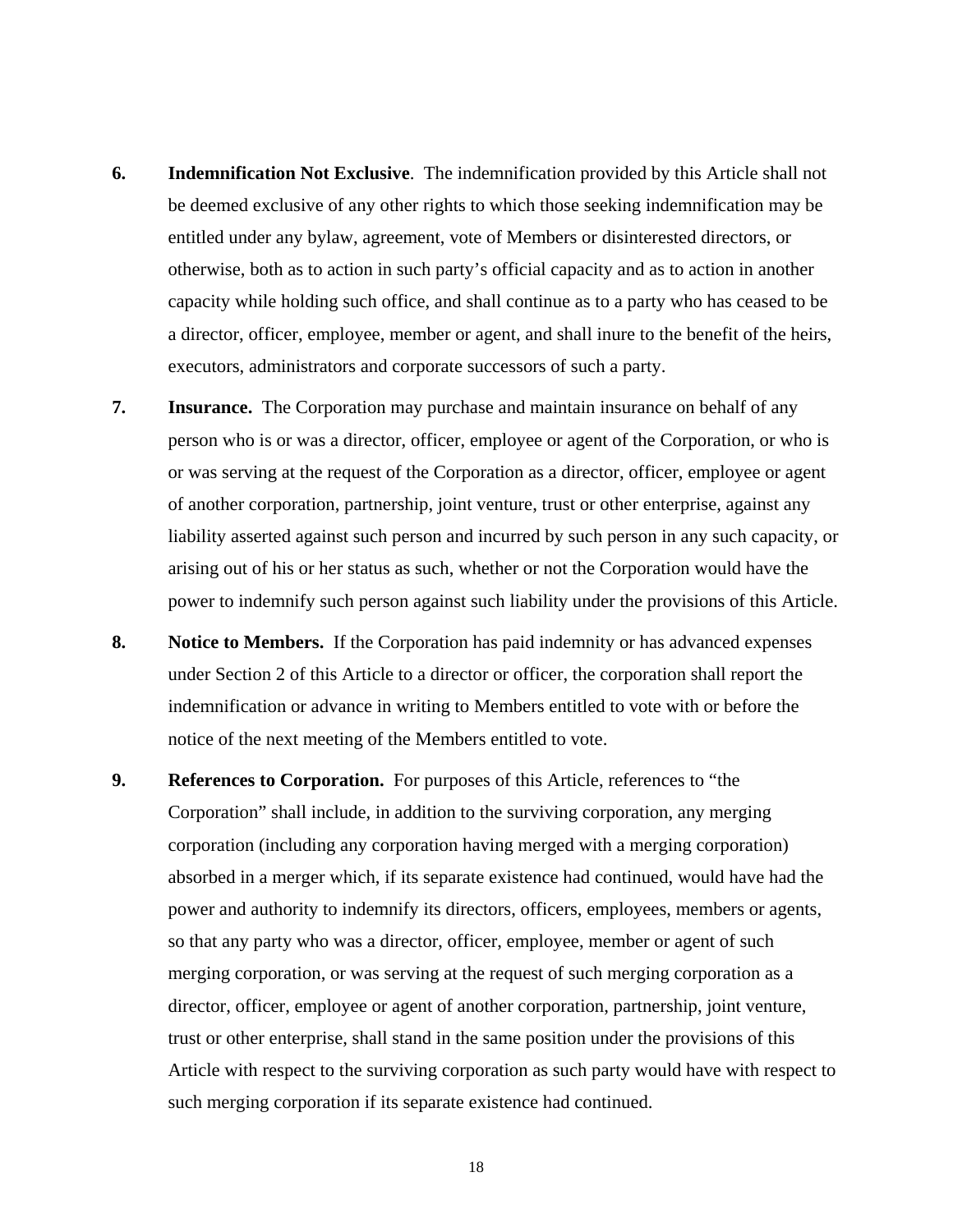- **10. Other References: Benefit Plans.** For purposes of this Article, references to "other enterprises" shall include employee benefit plans; references to "fines" shall include any excise taxes assessed on a person with respect to an employee benefit plan; and references to "serving at the request of the Corporation" shall include any service as a director, officer, employee or agent of the Corporation that imposes duties on, or involves services by such director, officer, employee or agent with respect to an employee benefit plan, its participants, or beneficiaries. A person who acted in good faith and in a manner he or she reasonably believed to be in the best interests of the participants and beneficiaries of an employee benefit plan shall be deemed to have acted in a manner "not opposed to the best interests of the Corporation" as referred to in this Article.
- **11. Other References: Agent.** For purposes of this Article, the Administrator and officers and employees of the Administrator acting on behalf of one or more members as provided in these Bylaws shall not be deemed "agents" of the Corporation nor persons serving at the request of the Corporation as a director, officer, employee or agent of another corporation, partnership, joint venture, trust or other enterprise, and this Article shall not confer any indemnification rights on the Administrator or its officers and employees. However, nothing in this Article shall prohibit the Corporation from indemnifying the Administrator and its officers and employees or other affiliates by written contract, the terms of such indemnification to be set by such contract.
- **12. Apportionment and Assessment.** The Corporation's liability for any indemnity provided in this Article shall be apportioned among all Members, including any named (directly or through their directors, officers, employees or agents) in any threatened, pending or completed action or suit under Sections 1 or 2 of this Article, pursuant to Article X of these Bylaws. To the extent that such threatened, pending or completed action or suit concerns matters in one or more identifiable states in which reinsurance is provided to an Authorized Insurance Plan under these Bylaws and to particular policy years of such reinsurance, the liability for such indemnification shall be ratably apportioned to the Members for those states and policy years in question. Consistent with this Section 12 and with Article X, the Administrator shall have power to assess Members as necessary to fund the indemnification obligations provided in this Article.
- **13. No Indemnification for Member when Action Brought by Corporation.** Any Member that is made a party to a lawsuit by the Corporation or settles a dispute with the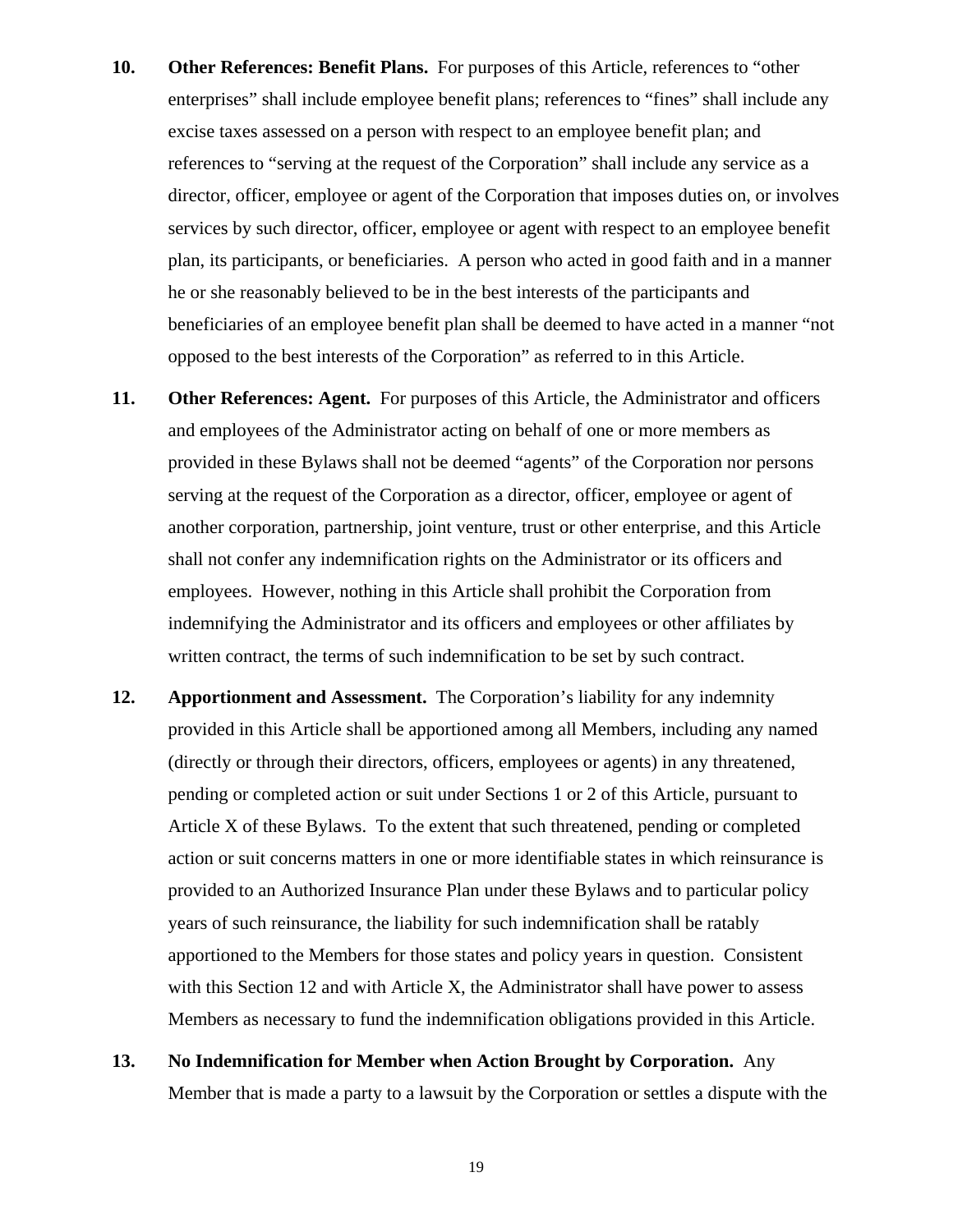### **ARTICLE VIII**

## **Dissolution**

Dissolution. Upon the dissolution of the Corporation or the winding up of its affairs, the assets of the Corporation shall be distributed in the discretion of the Board of Directors exclusively for the common business interests of its Members or to organizations which are exempt from Federal Income Tax under IRC Section 501(c)(6) of the Internal Revenue Code of 1986, or corresponding provisions of any subsequent federal tax laws.

### **ARTICLE IX**

#### **Amendments to Bylaws**

Amendments to Bylaws. Any and all provisions of these Bylaws and any amendments hereto shall be subject to amendment, alteration, repeal, or re-enactment at any annual meeting of the Members, or at any special meeting called for the purpose, by the affirmative vote of two-thirds (2/3) of the Members voting in person or by proxy and such two-thirds (2/3) of said Members shall write not less than 50.1% of the total net workers compensation premiums written by all Members during the latest available calendar year for which information is in all states where these Bylaws are operative. For purposes of this determination, the net workers compensation premium written for each Member shall only include those states where such Member is providing reinsurance under these Articles. Not less than fifteen (15) calendar days' written notice of any such meeting shall be given, or caused to be given, by the Chair, in which notice the action proposed to be taken shall be fully set forth. Any amendments to these Bylaws approved by the Members shall be binding on the Members for all outstanding policy years, but shall only be effective in those states where the amendments have been filed and approved by the insurance regulator as part of the Authorized Insurance Plans in effect in such states, or as otherwise approved by the regulator.

#### **ARTICLE X**

### **Effective Date**

Effective Date. These Bylaws and any amendments thereto, as approved under the provisions of Article IX, shall become effective and binding on those Members that become Members hereto as of the date they become Members. Notwithstanding the foregoing, if pursuant to the terms of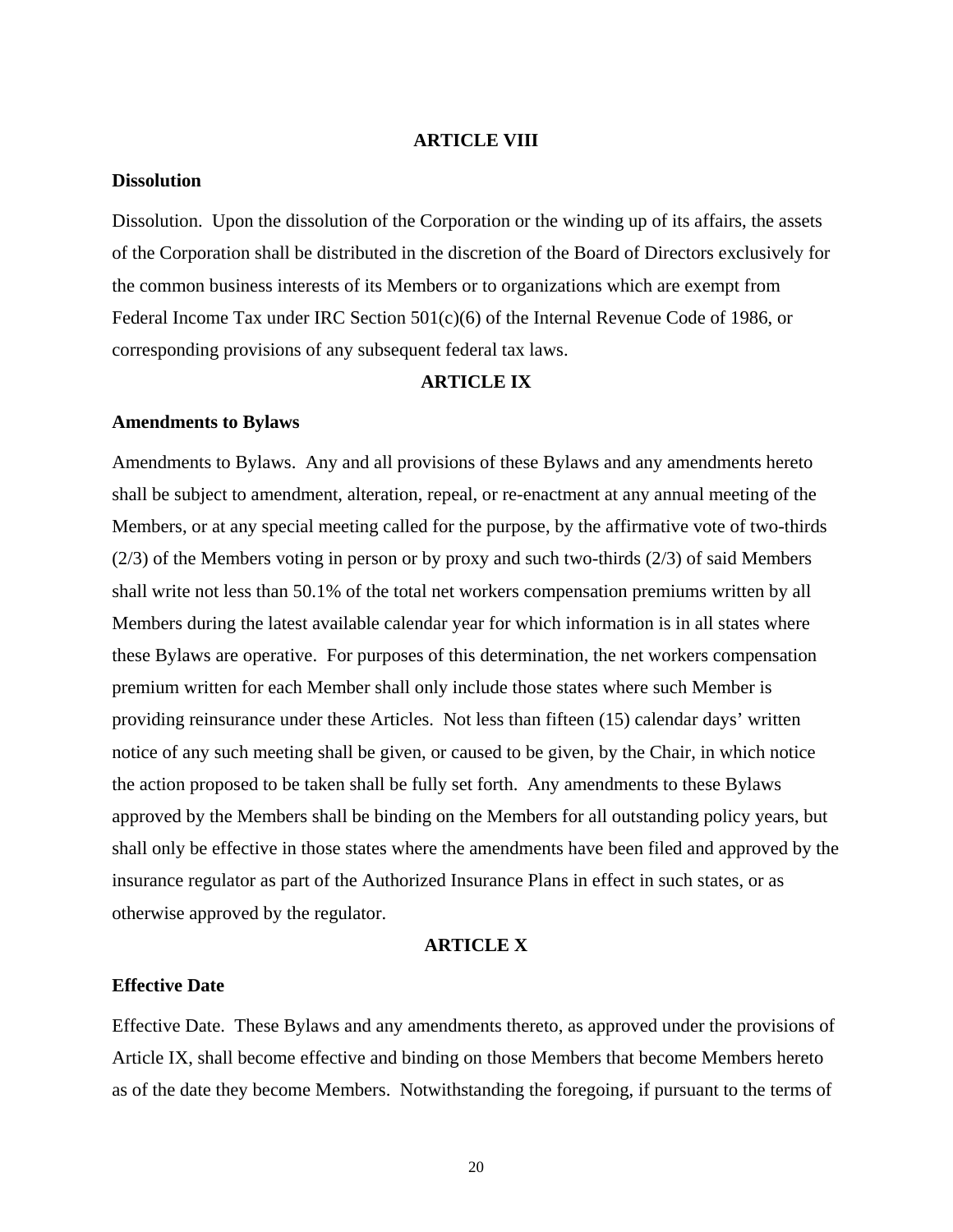any statute, regulation, or Authorized Insurance Plan, any Member was under a legal duty to participate in the reinsurance provided under these Bylaws but failed or refused to become a Member as required, the application of these Bylaws shall relate back to the policy year when the Member first became obligated to become a Member.

### **ARTICLE XI**

### **Assessments and Expenses**

- **1. Expenses and Payments.** Expenses incurred by the Administrator in the administration of the affairs subject to these Bylaws, shall be a proper charge against, and shall be an obligation of the Members. A record shall be kept of all such expenses, and the amount thereof shall be apportioned to the Members in the ratio of their interest under the various Reinsurance Agreements. Such expenses may be paid out of funds held by the Administrator or shall be assessed against the Members.
- **2. Audit.** An examination and audit of the Corporation's financial statements shall be made annually in accordance with generally accepted auditing standards by a Certified Public Accountant.
- **3. Transactions, Accounts, and Financial Statements.** In addition to maintaining the Corporation's books and records, separate accounts shall be maintained by the Administrator covering transactions for each policy year in each state based on the information provided to the Administrator by the Servicing Carriers pursuant to the Reinsurance Agreements. The Administrator shall prepare and deliver to each Member a statement showing the apportionment of only that Member's obligations under the Reinsurance Agreements, including the expenses of administration provided for herein and the condition of each account. The Administrator shall distribute premium and collect reinsurance recoverables as provided for in the Reinsurance Agreements. The Board shall select independent auditors for engagement by the Administrator to examine an annual special-purpose financial statement prepared by the Administrator for transactions pursuant to the Reinsurance Agreements. The preparation and examination of such special-purpose financial statement shall be performed pursuant to accounting policies and standards that may be adopted from time to time by the Board. As part of this process, the auditors shall make such actuarial determinations as are necessary and appropriate, including the validation of appropriate reserves for each policy year. Upon Board approval of the special-purpose financial statement examination report, the